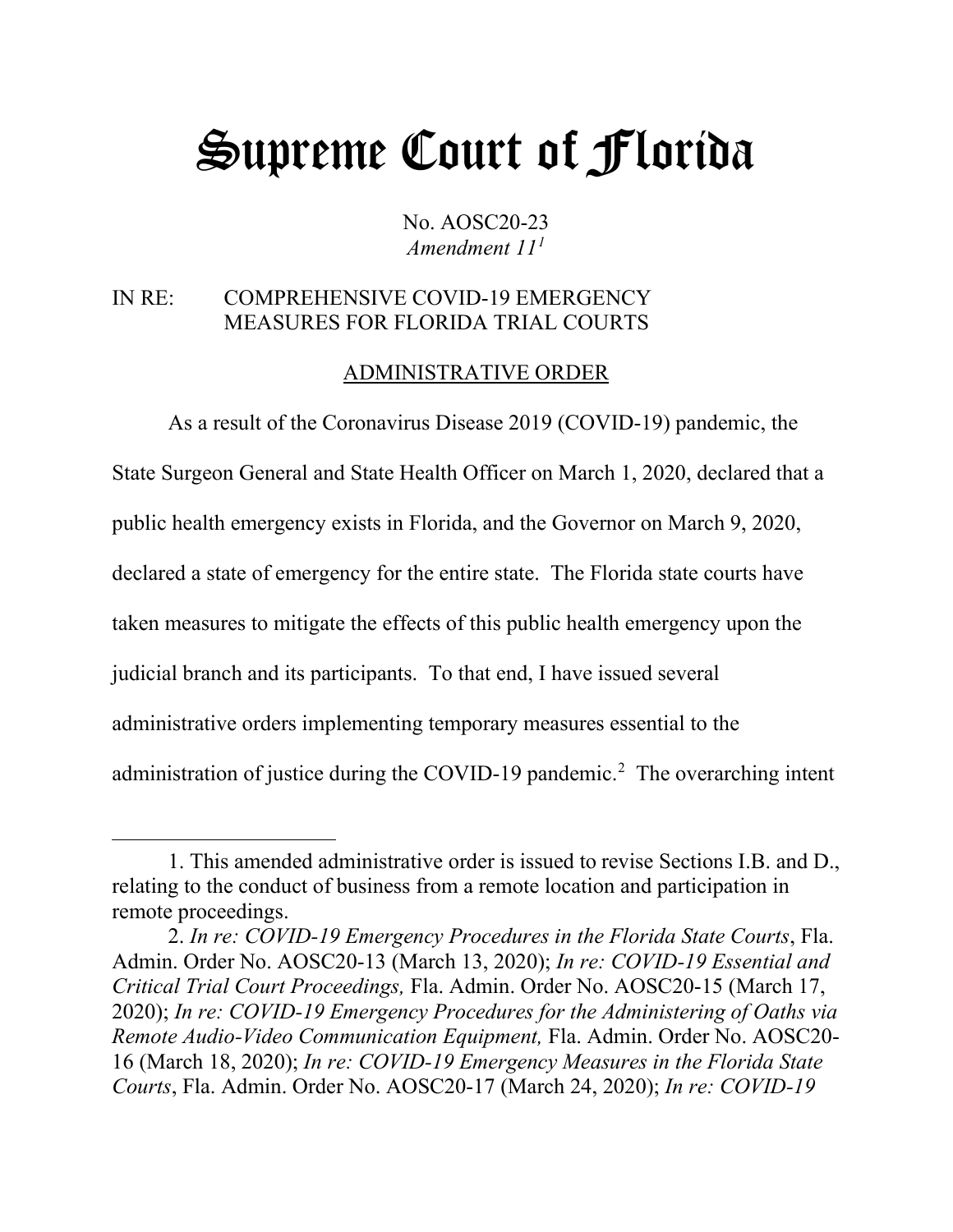of those orders has been to mitigate the impact of COVID-19, while keeping the courts operating to the fullest extent consistent with public safety.

It is the intent of the judicial branch to transition to optimal operations in a manner that protects the public's health and safety during each of the following anticipated phases of the pandemic:

- a) Phase  $1 in$ -person contact is inadvisable, court facilities are effectively closed to the public, and in-person proceedings are rare;
- b) Phase  $2 in$ -person contact is authorized for certain purposes but requires use of protective measures;
- c) Phase  $3$  an effective vaccine is adequately available and in use and inperson contact is more broadly authorized; and
- d) Phase 4 COVID-19 no longer presents a significant risk to public health and safety.

This order extends, refines, and strengthens previously enacted temporary remedial measures. The measures shall remain in effect until *In re: COVID-19 Public Health and Safety Precautions for Operational Phase Transitions*, Fla.

*Emergency Procedures in Relation to Visitation for Children Under the Protective Supervision of the Department of Children and Families*, Fla. Admin. Order No. AOSC20-18 (March 27, 2020); and *In re: COVID-19 Emergency Procedures for Speedy Trial in Noncriminal Traffic Infraction Court Proceedings*, Fla. Admin Order No. AOSC20-19 (March 30, 2020).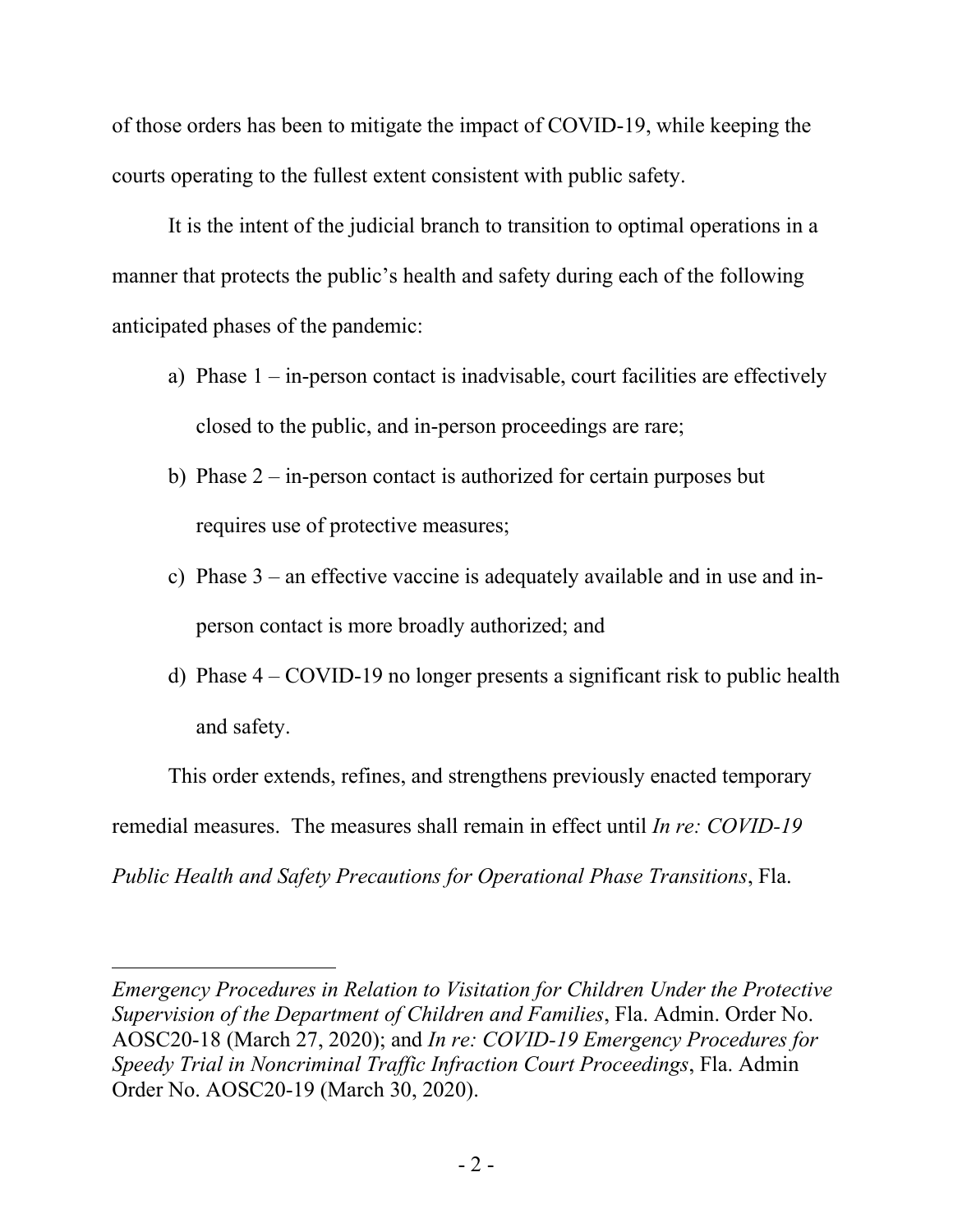Admin. Order No. AOSC20-32, as amended, is terminated or as may be provided by subsequent order.

Under the administrative authority conferred upon me by article V, section 2(b) of the Florida Constitution, by Florida Rules of General Practice and Judicial Administration  $2.205(a)(2)(B)(iv)$  and  $2.205(a)(2)(B)(v)$ , and by Rule Regulating the Florida Bar 1-12.1(j),

IT IS ORDERED that:

## I. GUIDING PRINCIPLES

A. The presiding judge in all cases must consider the constitutional rights of crime victims and criminal defendants and the public's constitutional right of access to the courts.

B. To maintain judicial workflow to the maximum extent feasible, chief judges shall take all necessary steps to support the remote conduct of proceedings with the use of technology, in accordance with this administrative order and other applicable standards and guidance as may be adopted by the Chief Justice or supreme court. Participants who have the capability of participating by electronic means in remote proceedings shall do so. For purposes of this administrative order, "remote conduct," "remotely conduct," or "conducted remotely" means the conduct, in part or in whole, of a court proceeding using telephonic or other electronic means.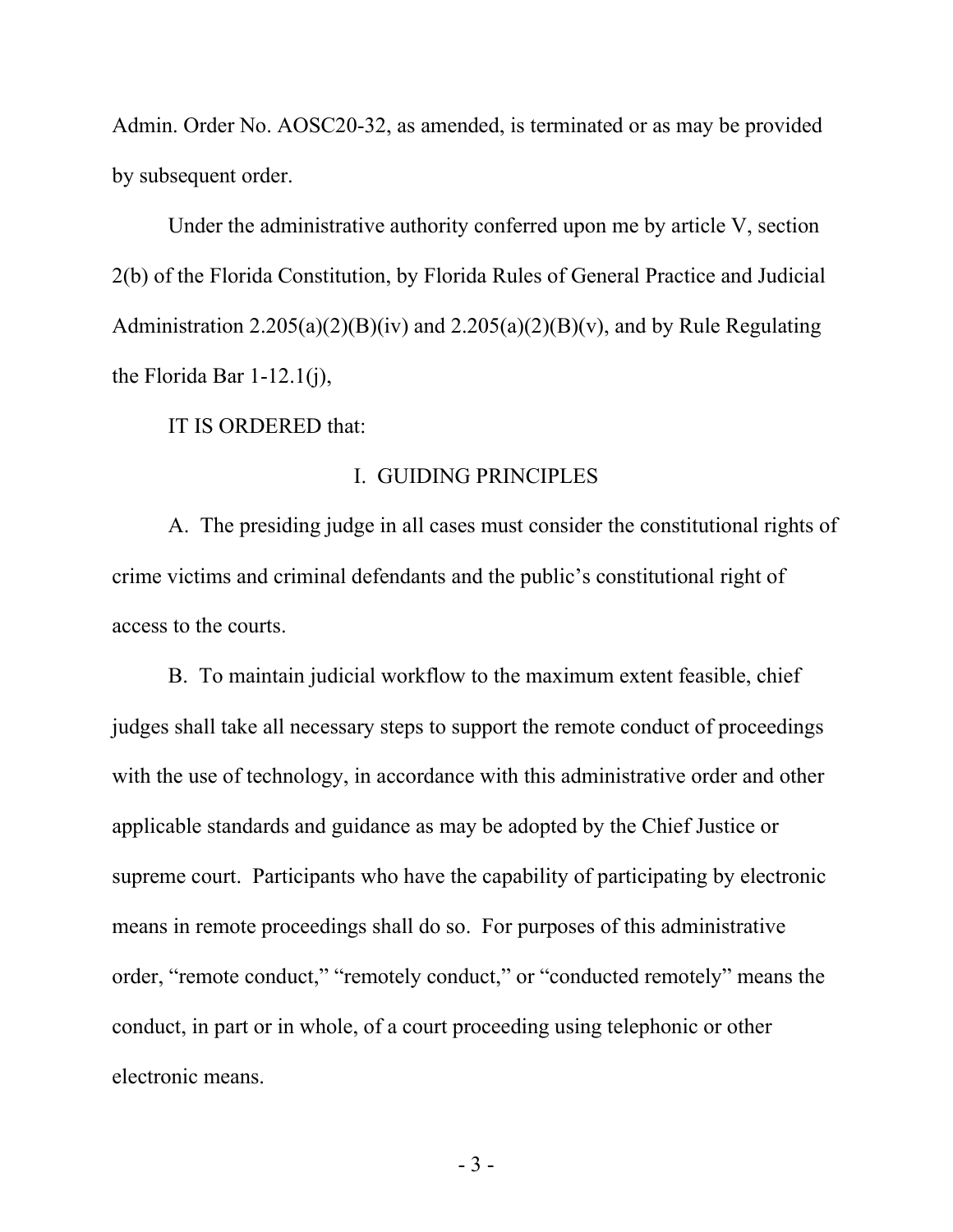C. Nothing in this order is intended to limit a chief judge's authority to conduct court business or to approve additional court proceedings or events that are required in the interest of justice, if doing so is consistent with this administrative order and protecting the health of the participants and the public.

D. Judges and court personnel who can effectively conduct court and judicial branch business from a remote location may do so. Judges and court personnel who work in the courthouse shall do so in a manner that is consistent with the circuit's operational plan required by Fla. Admin. Order No. AOSC20-32, as amended.

## II. USE OF TECHNOLOGY

A. All rules of procedure, court orders, and opinions applicable to court proceedings that limit or prohibit the use of communication equipment for the remote conduct of proceedings shall remain suspended.<sup>[3](#page-3-0)</sup>

B. The chief judge of each judicial circuit remains authorized to establish procedures for the use, to the maximum extent feasible, of communication equipment for the remote conduct of proceedings, as are necessary in their respective circuit due to the public health emergency.[4](#page-3-1)

<span id="page-3-0"></span><sup>3.</sup> This measure initially went into effect at the close of business on March 13, 2020. (AOSC20-13).

<span id="page-3-1"></span><sup>4.</sup> This measure initially went into effect on Friday, March 13, 2020. (AOSC20-13).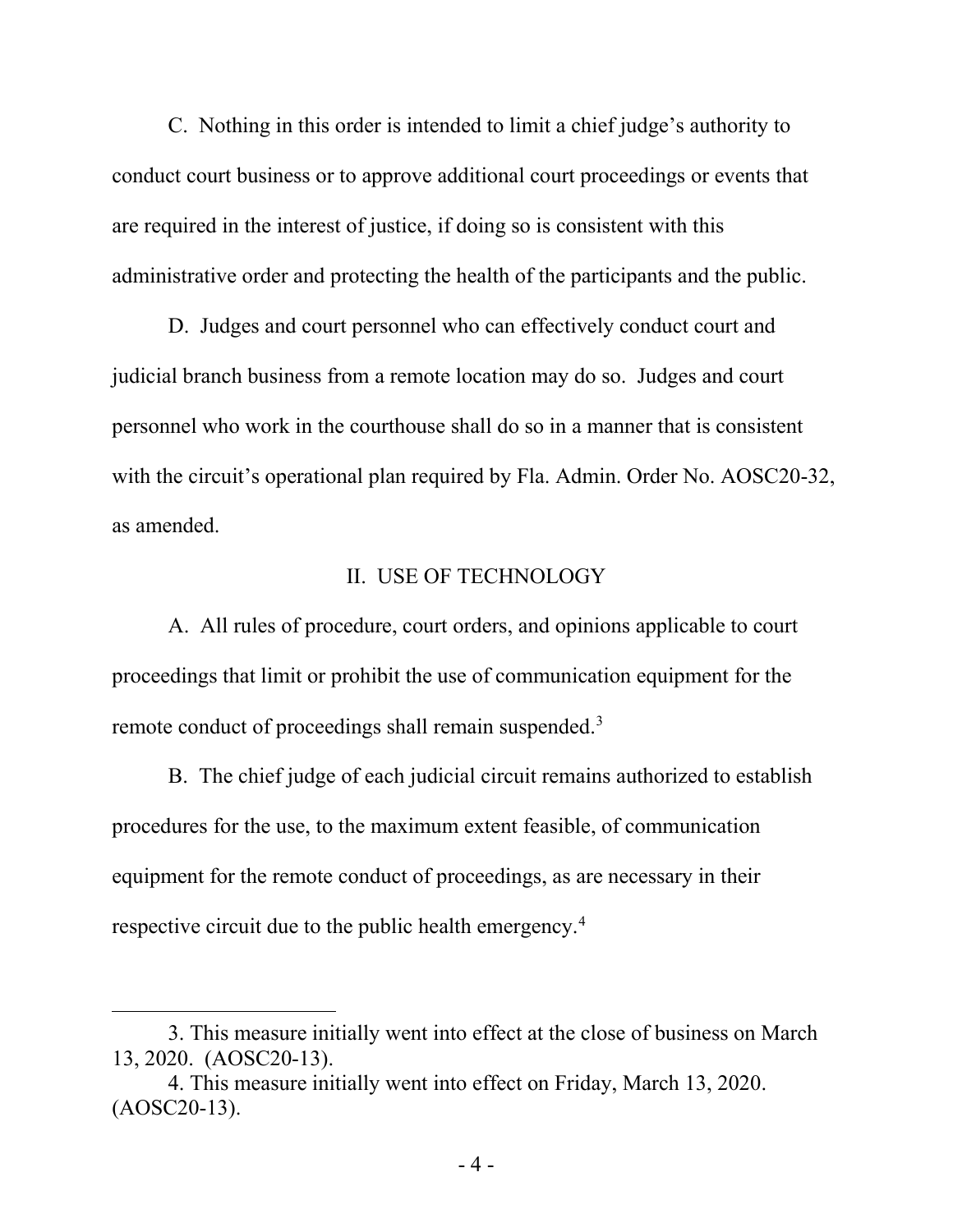## C. Administering of Oaths

(1) Notaries and other persons qualified to administer an oath in the State of Florida may swear a witness remotely by audio-video communication technology from a location within the State of Florida, provided they can positively identify the witness. [5](#page-4-0)

(2) If a witness is not located within the State of Florida, a witness may consent to being put on oath via audio-video communication technology by a person qualified to administer an oath in the State of Florida.<sup>[6](#page-4-1)</sup>

(3) All rules of procedure, court orders, and opinions applicable to remote testimony, depositions, and other legal testimony, including the attestation of family law forms, that can be read to limit or prohibit the use of audio-video communications equipment to administer oaths remotely or to witness the attestation of family law forms shall remain suspended.<sup>[7](#page-4-2)</sup>

(4) Notaries and other persons qualified to administer an oath in the State of Florida may swear in new attorneys to The Florida Bar remotely by audio-video communication technology from a location within the State of Florida, provided they can positively identify the new attorney.

<span id="page-4-0"></span><sup>5.</sup> This measure initially went into effect on March 18, 2020. (AOSC20-16).

<span id="page-4-1"></span><sup>6.</sup> This measure initially went into effect on March 18, 2020. (AOSC20-16).

<span id="page-4-2"></span><sup>7.</sup> This measure initially went into effect on March 18, 2020. (AOSC20-16).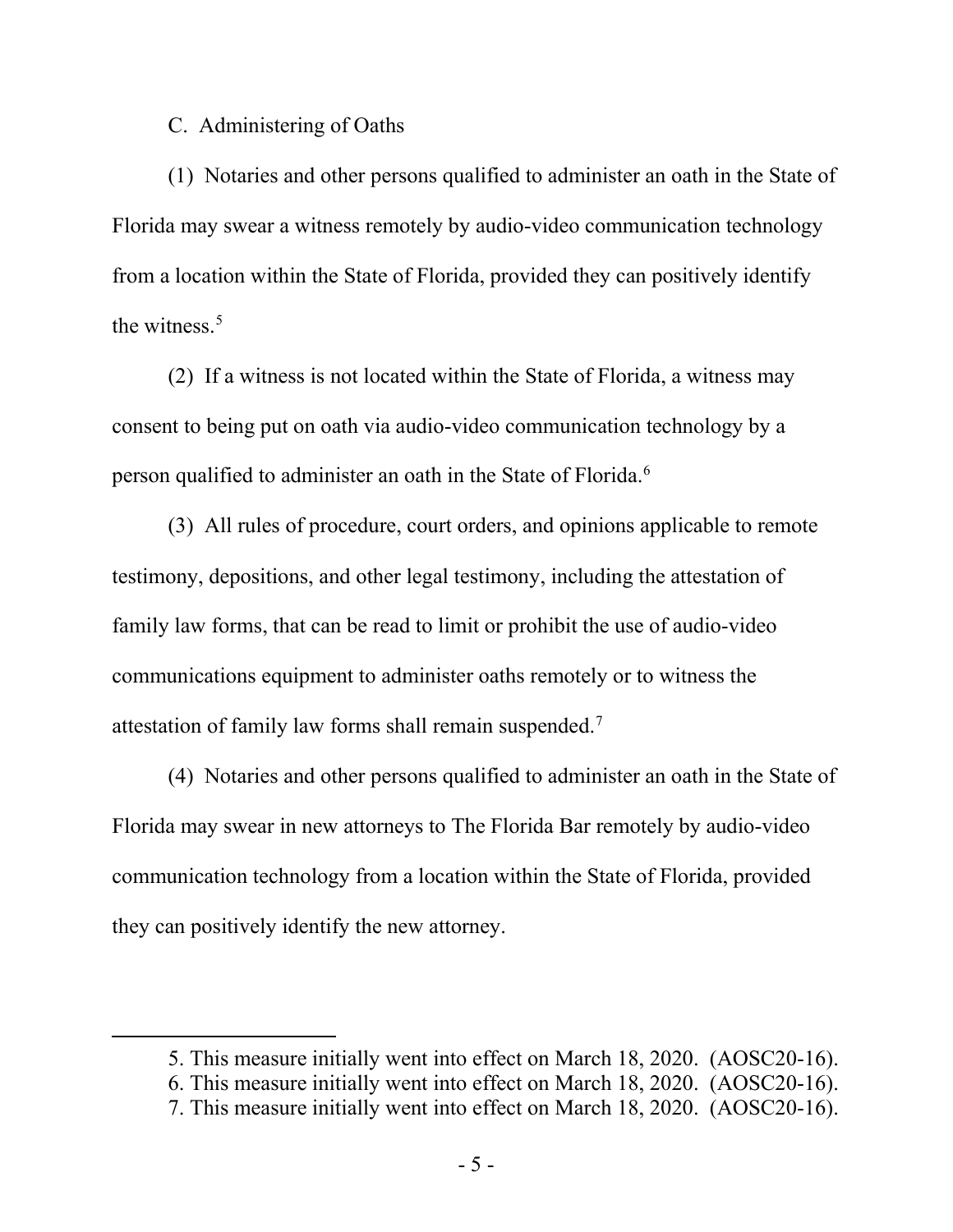(5) For purposes of the provisions regarding the administering of oaths, the term "positively identify" means that the notary or other qualified person can both see and hear the witness or new attorney via audio-video communications equipment for purposes of readily identifying the witness or new attorney.

D. Law School Practice Programs.

(1) A supervising attorney in a law school practice program, under Rule 11- 1.2(b) of the Rules Regulating The Florida Bar, may utilize audio-video communication technology to remotely supervise the law student in satisfaction of the requirement that the supervising attorney be physically present. The supervising attorney and law student must maintain a separate, confidential communication channel during the proceedings.

(2) In a law school practice program, the requirement in Rule 11-1.2(b) of the Rules Regulating The Florida Bar that an indigent person and the supervising attorney must consent in writing to representation by a supervised law student may be satisfied by the judge receiving the consent verbally under oath.

## III. TRIAL COURT PROCEEDINGS

The following provisions govern the conduct of trial court proceedings during Phases 1 through 3, except as modified by Section IX., addressing reversions to a previous phase by a circuit or a county within the circuit.

- 6 -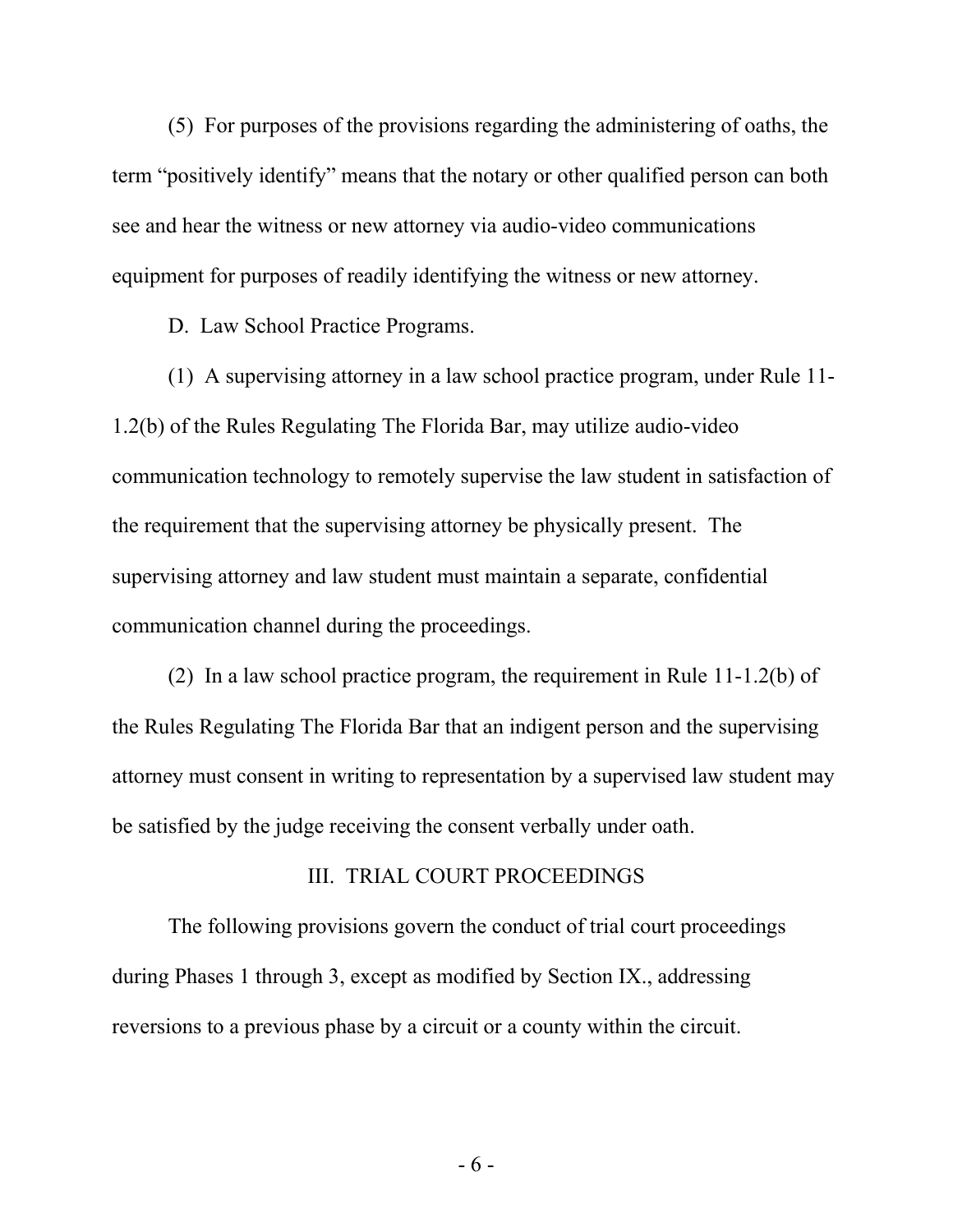A. Jury Proceedings and Jury Trials.

(1) Statewide grand jury proceedings were suspended through July 26, 2020.

a. After the suspension, the proceedings shall be conducted remotely or, if one of the following criteria is satisfied, may be conducted in person:

- i. The presiding judge for the statewide grand jury, in consultation with the county health department or local health expert, determines that the in-person proceeding can be conducted in a manner that protects the health and safety of all participants if the circuit is operating in Phase 1; or
- ii. The circuit is operating in Phase 2 or Phase 3 pursuant to Fla. Admin. Order No. AOSC20-32, as amended, and the proceeding is conducted in a manner that is consistent with the circuit's operational plan.

b. If the presiding judge for the statewide grand jury determines that the proceedings of the statewide grand jury cannot proceed remotely or in person in Phase 1, the presiding judge may issue a local administrative order suspending the proceedings for a specified period of time not to exceed 30 days after the circuit returns to Phase 2.

(2) Non-statewide grand jury selection and proceedings, civil jury selection and trial proceedings, and criminal jury selection and trial proceedings shall remain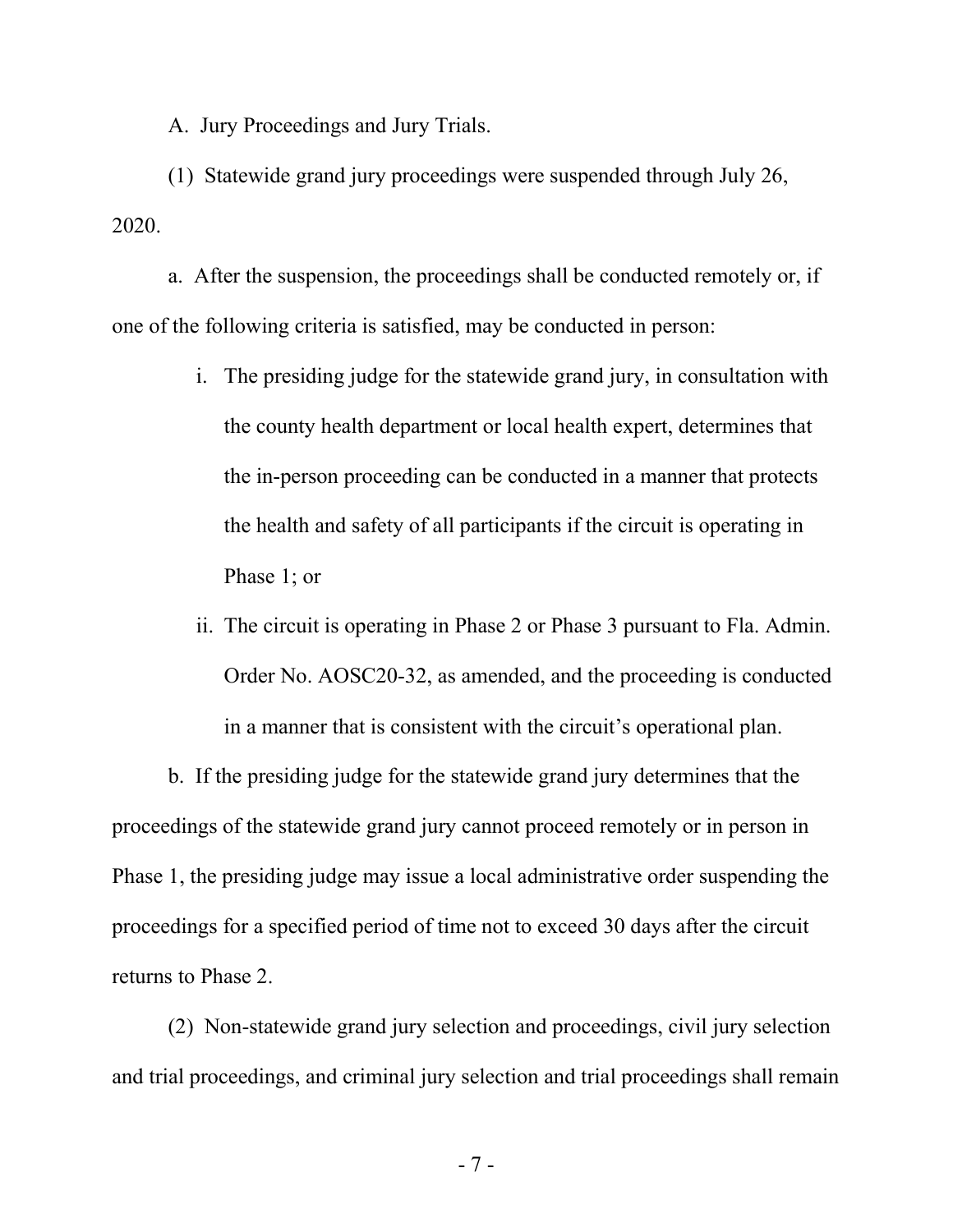suspended until 30 days after the chief judge of a judicial circuit has determined that the circuit or a county within the circuit has transitioned to Phase 2 pursuant to Fla. Admin. Order No. AOSC20-32, as amended.<sup>[8](#page-7-0)</sup>

(3) Additional days equal to the number of days for which grand jury proceedings are suspended shall be restored to the term of the impaneled statewide grand jury or other impaneled grand jury; however, the number of days restored may not exceed the number of days the impaneled grand jury had remaining in its term when the suspension began.

B. Remote Civil and Criminal Jury Trials.

(1) Notwithstanding any other provision in this administrative order, a judicial circuit may remotely conduct:

a. Civil jury trials if all parties consent to participating in the remote trial.

- b. Criminal jury trials if:
	- i. The defendant provides consent in writing and orally on the record establishing that the defendant has knowingly, voluntarily, and intelligently agreed to the remote conduct of the trial;
	- ii. Counsel for the defendant, if the defendant is represented, indicates orally on the record that they have discussed the potential advantages and disadvantages of remote conduct of the trial with the defendant

<span id="page-7-0"></span><sup>8.</sup> This measure initially went into effect on March 16, 2020. (AOSC20-13).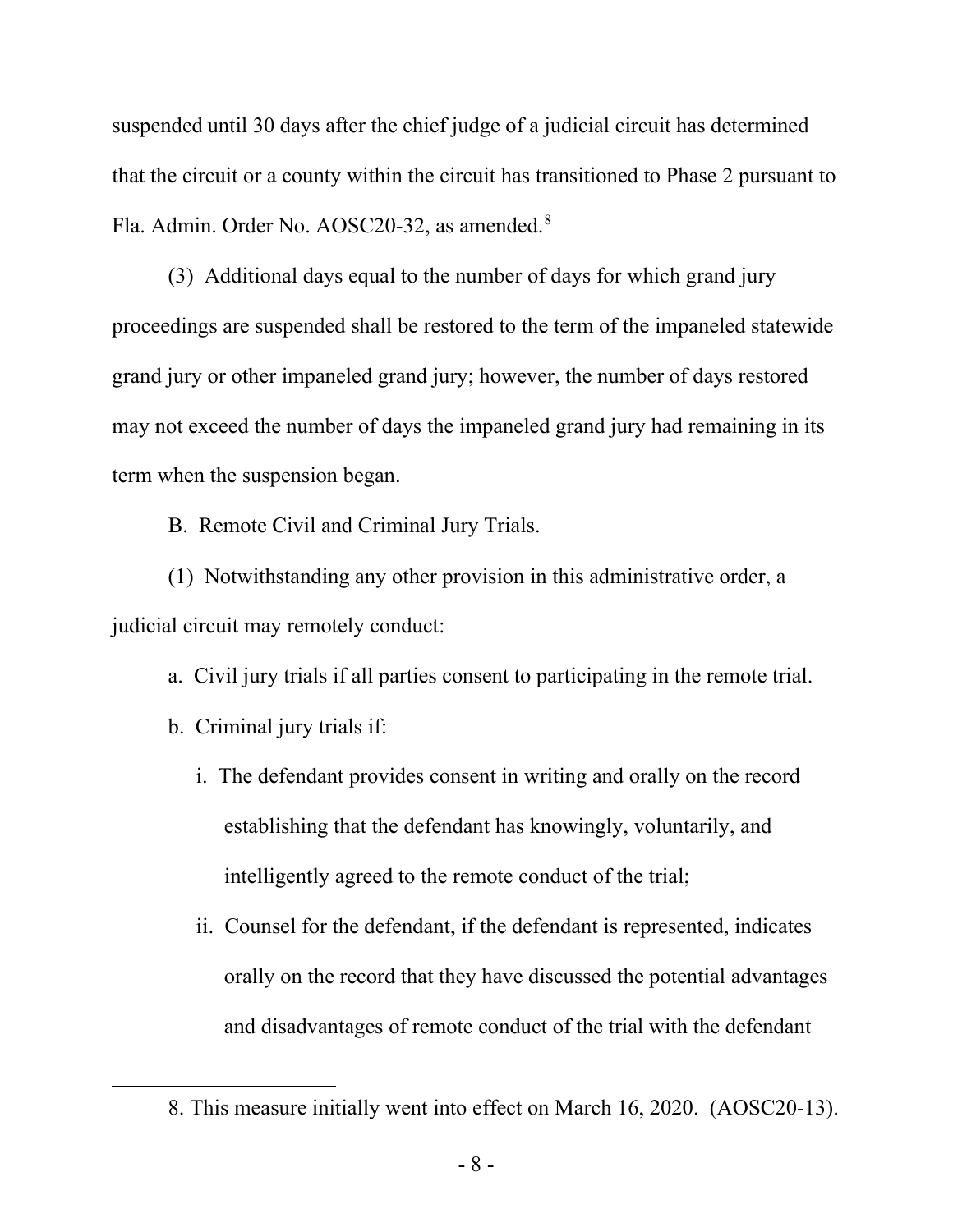and have concluded that the defendant has knowingly, voluntarily, and intelligently agreed to the remote conduct of the trial; and

iii. The prosecutor indicates the State's and, if applicable, the victim's positions orally on the record regarding remote conduct of the trial for purposes of consideration by the presiding judge in determining whether to remotely conduct the trial.

(2) A court proceeding to obtain the statements required to be provided orally on the record pursuant to Section III.B.(1)b. may be remotely conducted.

(3) The cases selected for a remote jury trial must be:

a. Based upon the case being conducive to a remote proceeding; and

b. Conducted pursuant to the requirements specified in the report titled *Requirements and Evaluation Criteria – Remote Civil and Criminal Jury Trials* and other applicable standards and guidance as may be adopted by the Chief Justice or supreme court.

(4) Within 30 days after the remote conduct of a jury trial for the first time in a judicial circuit, the circuit shall present the results of the trial and report its findings and recommendations to the Chief Justice through the state courts administrator.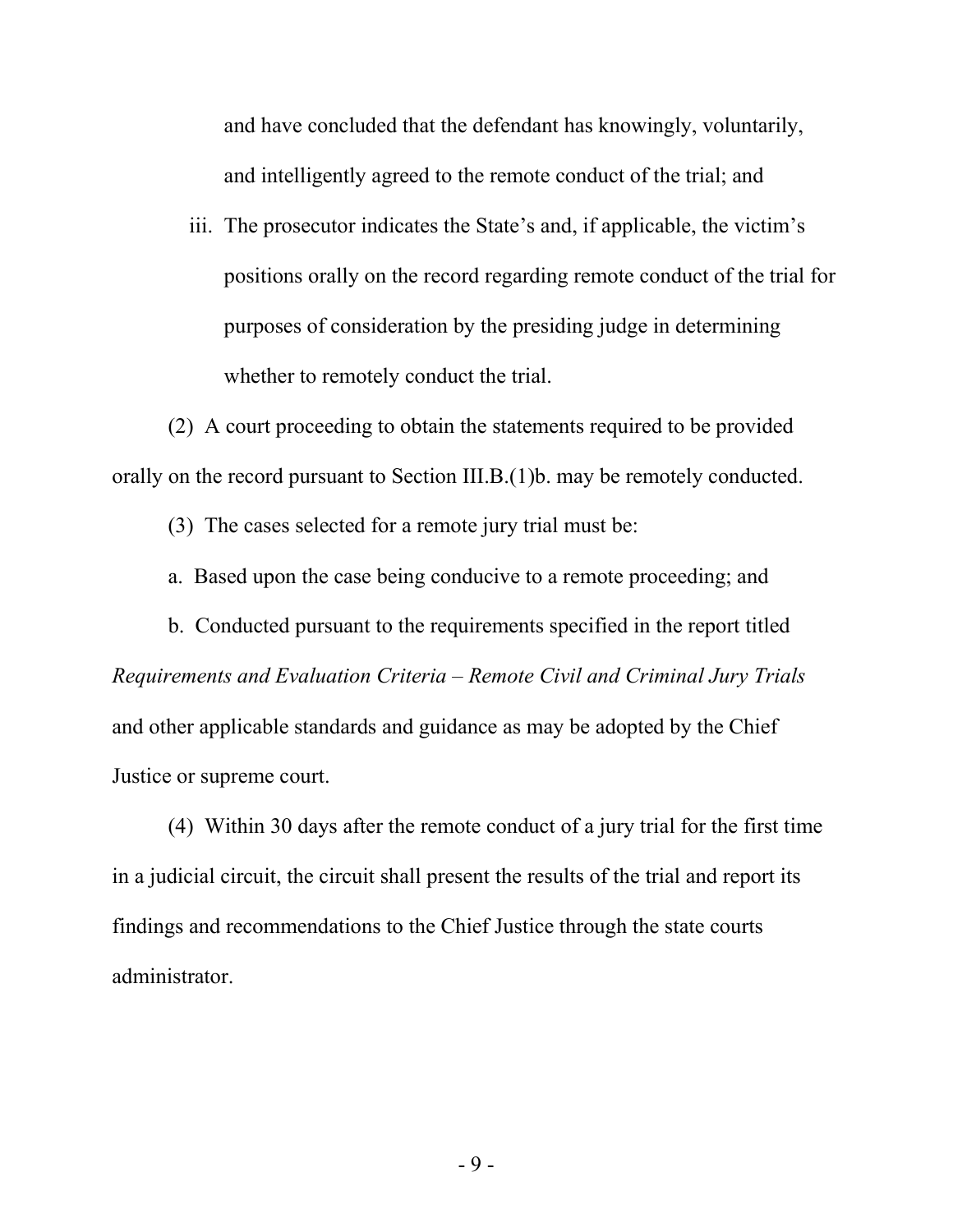(5) To conduct any portion of a remote jury trial in person:

a. The chief judge, in consultation with the county health department or local health expert, must determine that the in-person proceeding can be conducted in a manner that protects the health and safety of all participants if the circuit or a county within the circuit is operating in Phase 1; or

b. The circuit or a county within the circuit must be operating in Phase 2 or Phase 3 pursuant to Fla. Admin. Order No. AOSC20-32, as amended, and the proceeding must be conducted in a manner that is consistent with the circuit's operational plan.

C. Juror Disqualifications, Excusals, and Postponements. For purposes of limiting in-person contact to mitigate the spread of COVID-19 and of addressing hardships related to the pandemic, each chief judge of a judicial circuit:

(1) May authorize the remote conduct of a proceeding in which disqualifications or excusals pursuant to section 40.013, Florida Statutes, or postponements pursuant to section 40.23, Florida Statutes, may be considered for persons who are summoned as a pool for possible juror service as described in section 40.011(5)(b), Florida Statutes.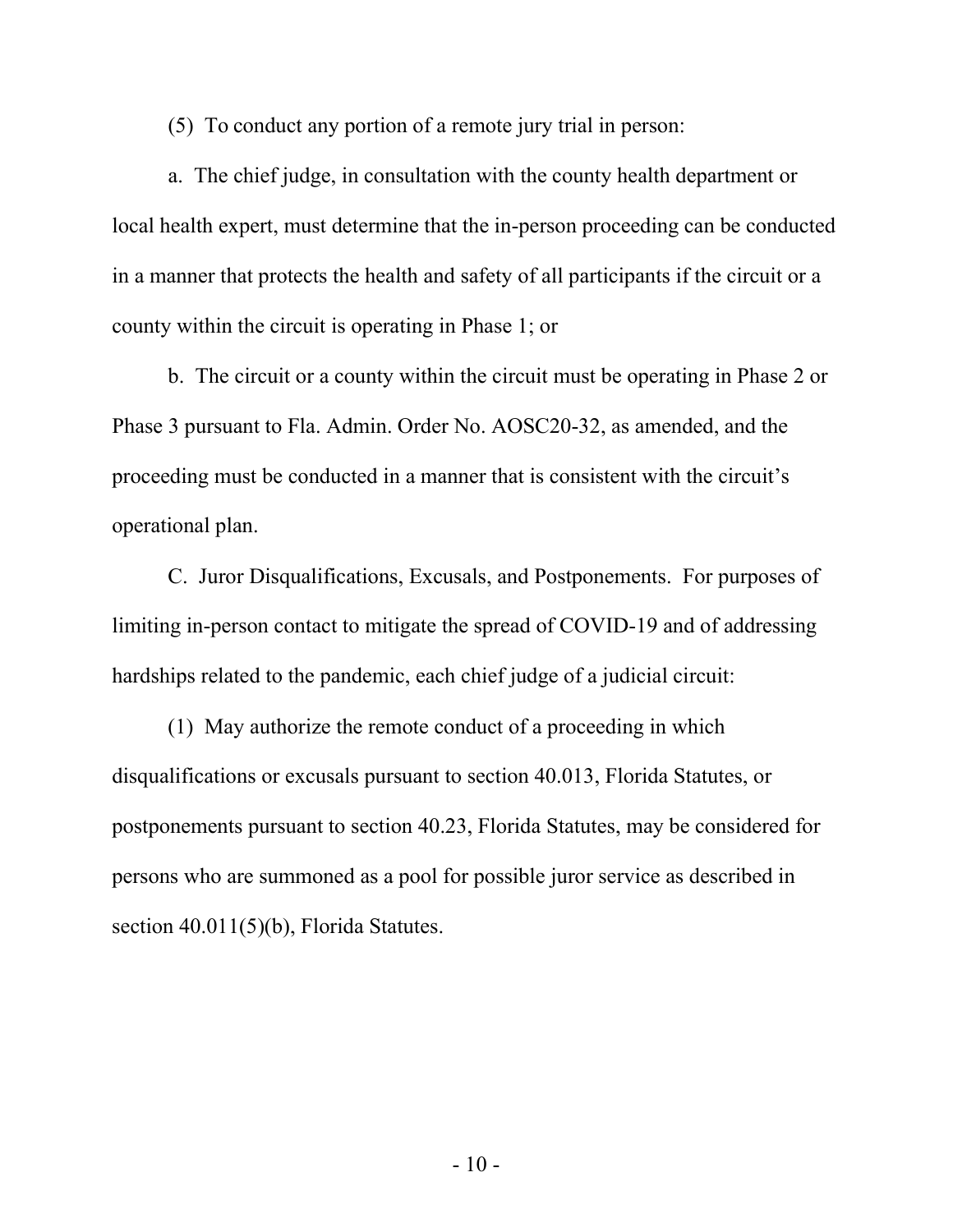(2) Shall create a process whereby the:

a. Excusal of a potential juror shall be considered pursuant to section 40.013(5) and (6), Florida Statutes, if the potential juror indicates, subject to penalty of perjury, that he or she:

- i. Does not meet the court's Phase 2 or Phase 3 screening requirements for courthouse entry as established in the circuit's operational plan;
- ii. Is a person at higher risk for severe illness due to COVID-19 infection as identified by the Centers for Disease Control and Prevention and requests to be excused;
- iii. Must care for a child or relative whose regular care provider is closed or unavailable for reasons related to COVID-19; or
- iv. Is receiving leave pursuant to the Families First Coronavirus Response Act.

b. Postponement of the service of a potential juror for up to six months shall be considered pursuant to section 40.23(2), Florida Statutes, if the potential juror indicates, subject to penalty of perjury, that he or she:

> i. Has recently returned to work after being unemployed due to COVID-19; or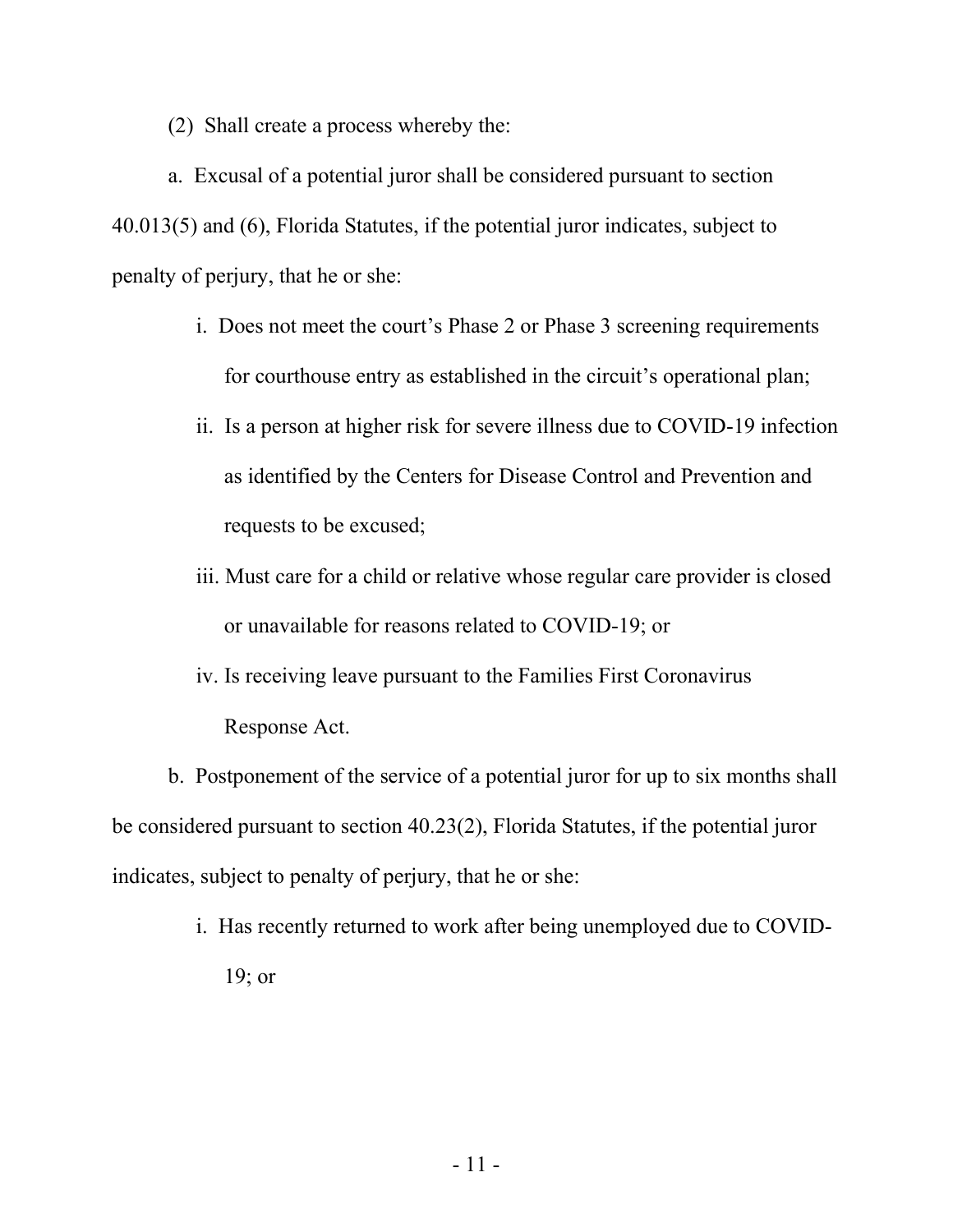- ii. Has suffered a financial or personal loss due to COVID-19 that makes it a hardship to perform jury service.<sup>[9](#page-11-0), [10](#page-11-1)</sup>
- D. Essential and Critical Trial Court Proceedings.<sup>11</sup>

(1) All trial courts shall continue to perform essential trial court proceedings, including but not limited to: first appearance; criminal arraignments; hearings on motions to set or modify monetary bail for individuals who are in custody; juvenile dependency shelter hearings; juvenile delinquency detention hearings; hearings on petitions for injunctions relating to safety of an individual; hearings on petitions for risk protection orders; hearings on petitions for the appointment of an emergency temporary guardian; hearings to determine whether an individual should be involuntarily committed under the Baker Act or the Marchman Act; and hearings on petitions for extraordinary writs as necessary to protect constitutional rights.

<span id="page-11-0"></span><sup>9.</sup> Postponements are subject to the six-month statutory maximum specified in section 40.23(2), Florida Statutes. If granting a postponement based on one or both of these reasons would exceed the statutory maximum because of a previous postponement granted to a potential juror, the chief judge or the presiding judge is encouraged to consider whether to grant an excusal based on either reason.

<span id="page-11-1"></span><sup>10.</sup> For clarification purposes, the statutory provisions authorizing the reasons listed for excusals and postponements, which are necessitated by the pandemic, have been cited in Section III.C.(2). This clarification is effective as of June 16, 2020, *nunc pro tunc*.

<span id="page-11-2"></span><sup>11.</sup> These measures initially went into effect on March 17, 2020. (AOSC20- 15).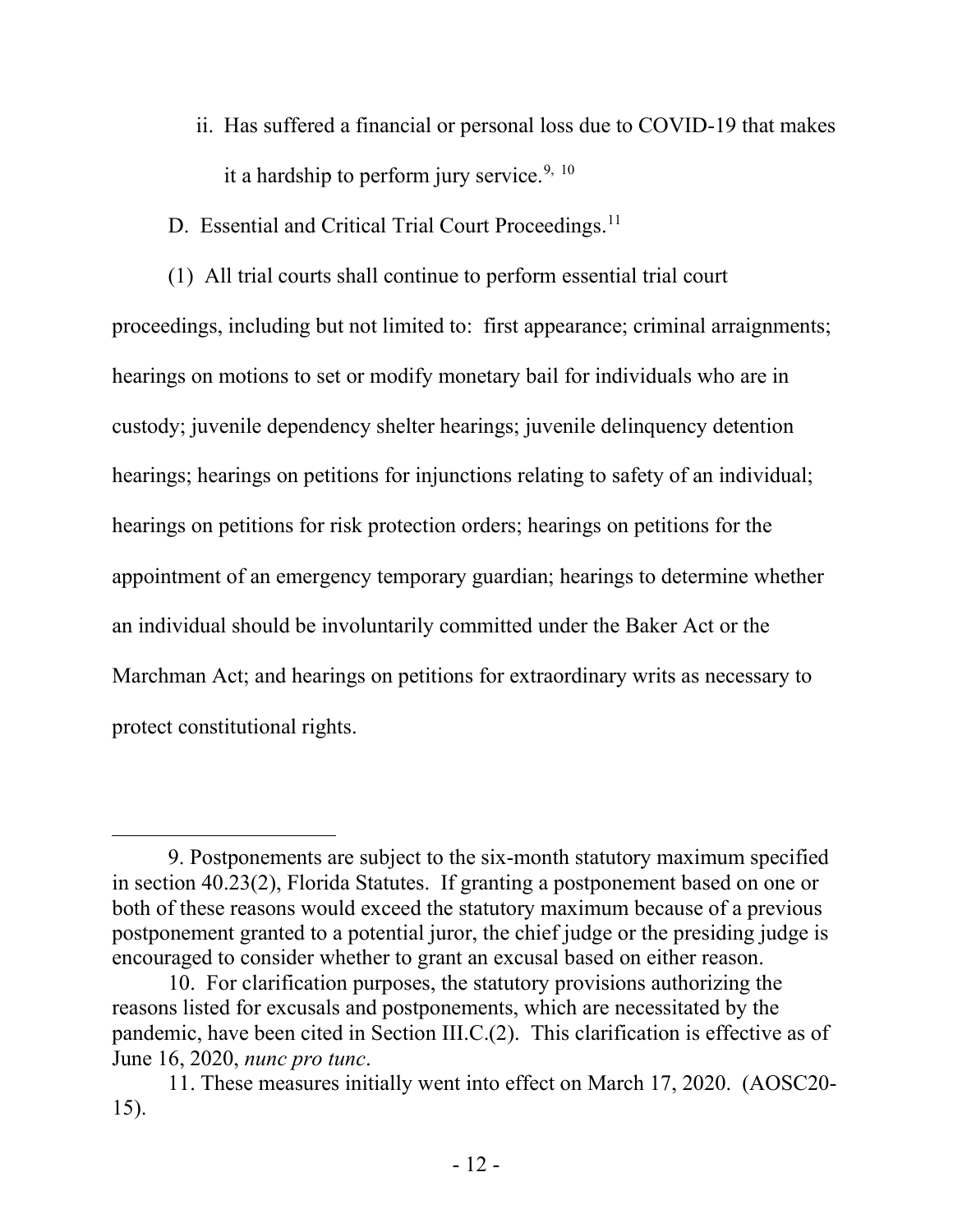(2) In addition to essential trial court proceedings, all trial courts shall perform, as necessary and applicable, critical trial court proceedings related to the state of emergency or the public health emergency, including but not limited to proceedings related to: violation of quarantine or isolation; violation of orders to limit travel; violation of orders to close public or private buildings; and enforcement of curfew orders.

(3) In Phase 1 and Phase 2, essential and critical trial court proceedings shall be conducted remotely, unless the chief judge or presiding judge, in consultation with the chief judge, determines that it is necessary to conduct the proceeding in person. If the circuit or county within a circuit is operating in Phase 1, in-person conduct of a proceeding may occur if the chief judge, in consultation with the county health department or local health expert, determines that the inperson proceeding can be conducted in a manner that protects the health and safety of all participants. If the circuit or county within a circuit is operating in Phase 2, in-person conduct of a proceeding must be consistent with the circuit's operational plan.

(4) It is recognized that certain essential or critical trial court proceedings in some jurisdictions may in extraordinary, limited circumstances be unavoidably delayed due to the exigencies of the ongoing emergency. When this occurs, chief judges are required to take all steps feasible to minimize the delay.

- 13 -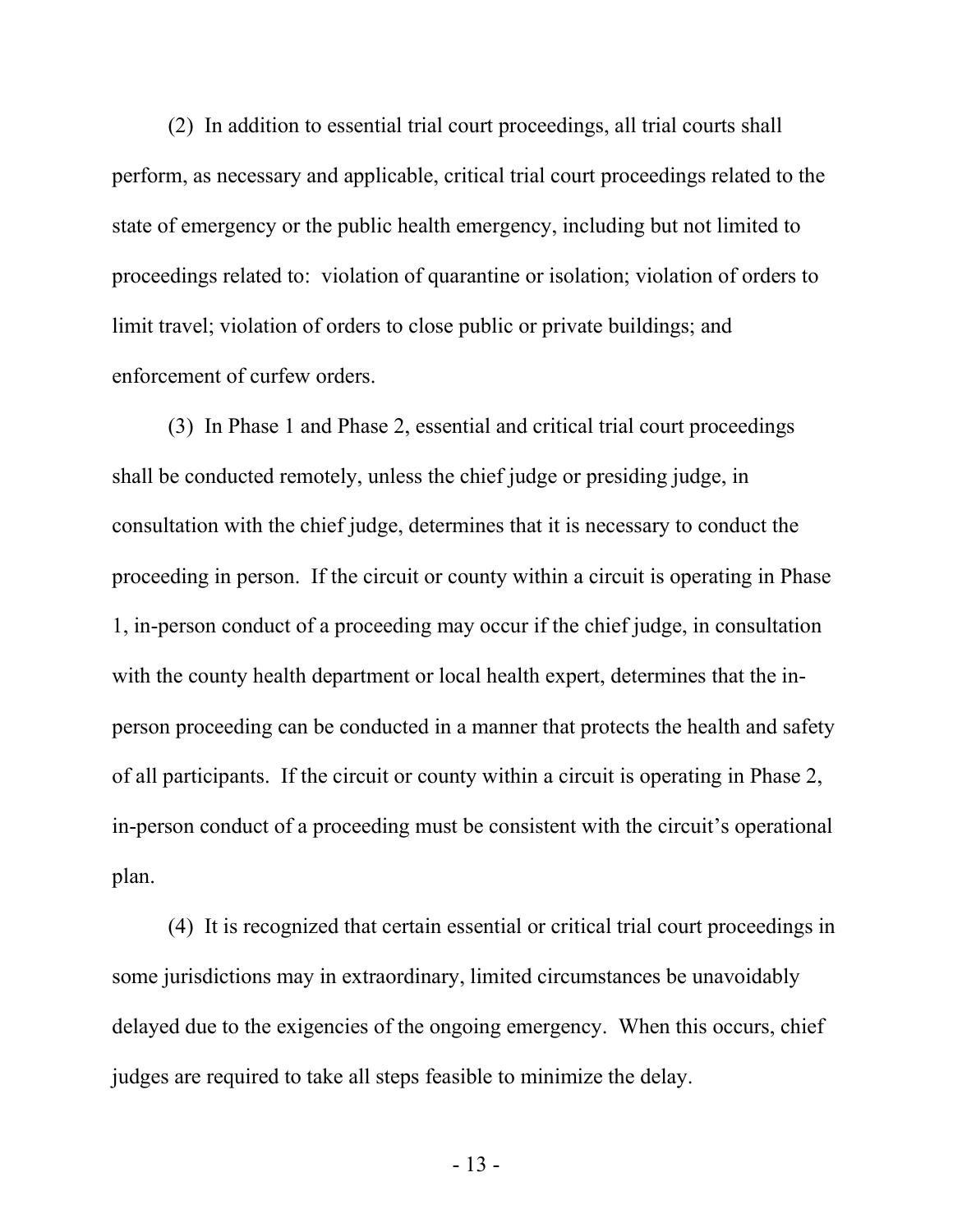E. Other Trial Court Proceedings.<sup>[12](#page-13-0)</sup> Trial court proceedings that are not addressed under Section III.A.(1) or III.D. shall be conducted as follows during Phase 1 and Phase 2. If in-person conduct of the proceeding is required below, the proceeding may be conducted in person only if the circuit or a county within the circuit is operating in Phase 2 pursuant to Fla. Admin. Order No. AOSC20-32, as amended, in a manner that is consistent with the circuit's operational plan, or as otherwise authorized under Section III.B(5)a. or IX.A.(2).

(1) Non-statewide grand jury selection and proceedings, civil jury selection and trial proceedings, and criminal jury selection and trial proceedings shall be conducted in person after the suspension of these proceedings ends pursuant to Section III.A.(2).

(2) Non-jury trials in:

a. Criminal cases may be conducted remotely if the requirements for certain statements specified in Section III.B.(1)b.i., ii., and iii. are satisfied or, if not, shall be conducted in person.

b. Termination of parental rights and juvenile delinquency cases shall be conducted remotely if ordered by the chief judge or the presiding judge or, if not, shall be conducted in person.

<span id="page-13-0"></span><sup>12.</sup> A measure related to these proceedings initially went into effect on March 17, 2020. (AOSC20-15).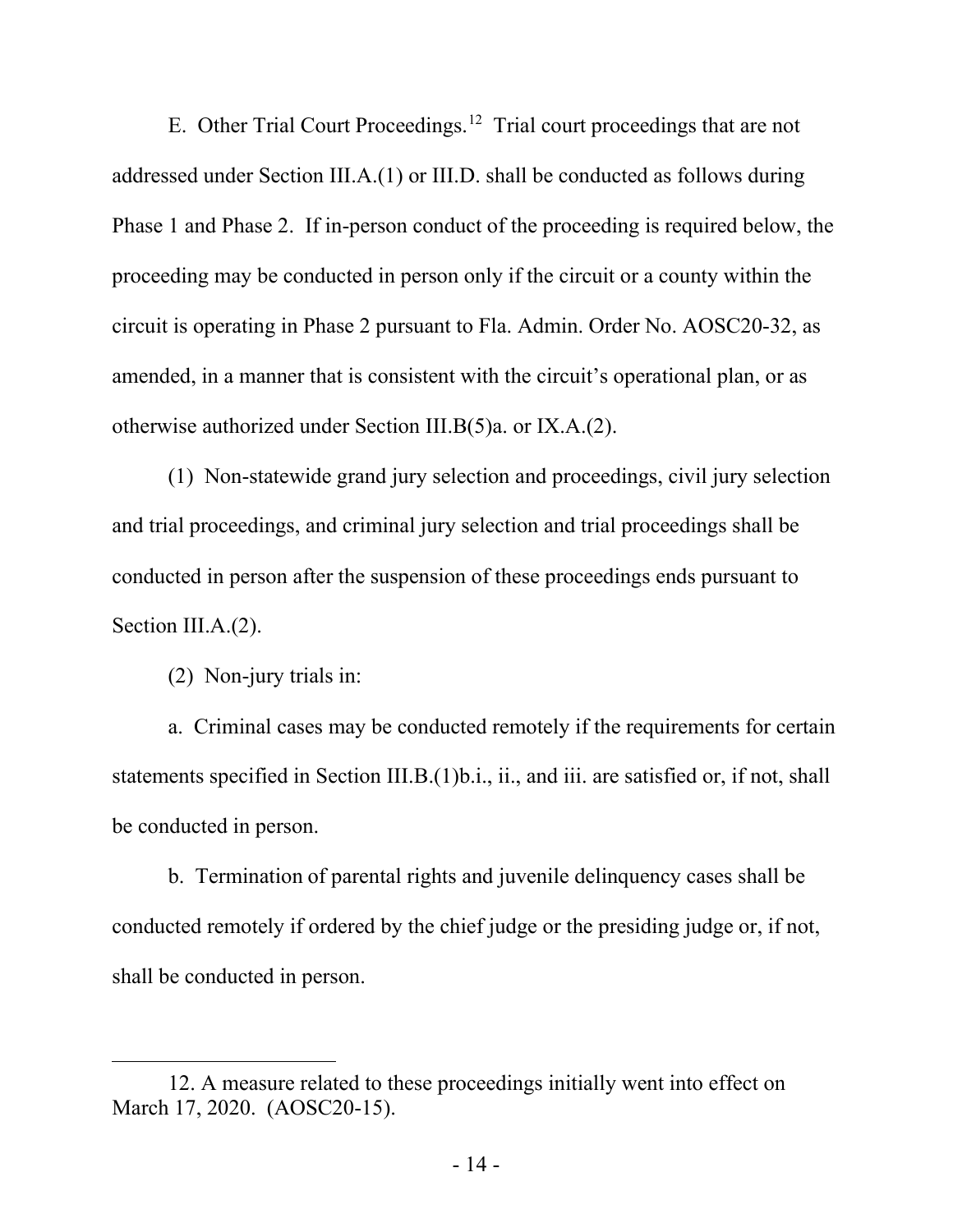(3) All other trial court proceedings shall be conducted remotely, except that a proceeding shall be conducted in person if the chief judge or presiding judge, in consultation with the chief judge, determines that remote conduct of the proceeding:

a. Is inconsistent with the United States or Florida Constitution, a statute, or a rule of court that has not been suspended by administrative order; or

b. Would be infeasible because the court, the clerk, or other participant in a proceeding lacks the technological resources necessary to conduct the proceeding or, for reasons directly related to the state of emergency or the public health emergency, lacks the staff resources necessary to conduct the proceeding.

Chief judges shall take all necessary steps to ensure that the above-listed proceedings are conducted to the fullest extent feasible, consistent with the guidance established in this section.

F. In-Person Conduct of Trial Court Proceedings in Phase 2. While a circuit or county within a circuit is operating in Phase 2, it is the responsibility of the chief judge to ensure that trial court proceedings that must be in person pursuant Section III.D. or E. are conducted to the fullest extent feasible, consistent with the circuit's operational plan. Chief judges shall have the discretion to determine how best to utilize available trial court resources and facility space to conduct in-person proceedings, whether criminal or non-criminal, but before making such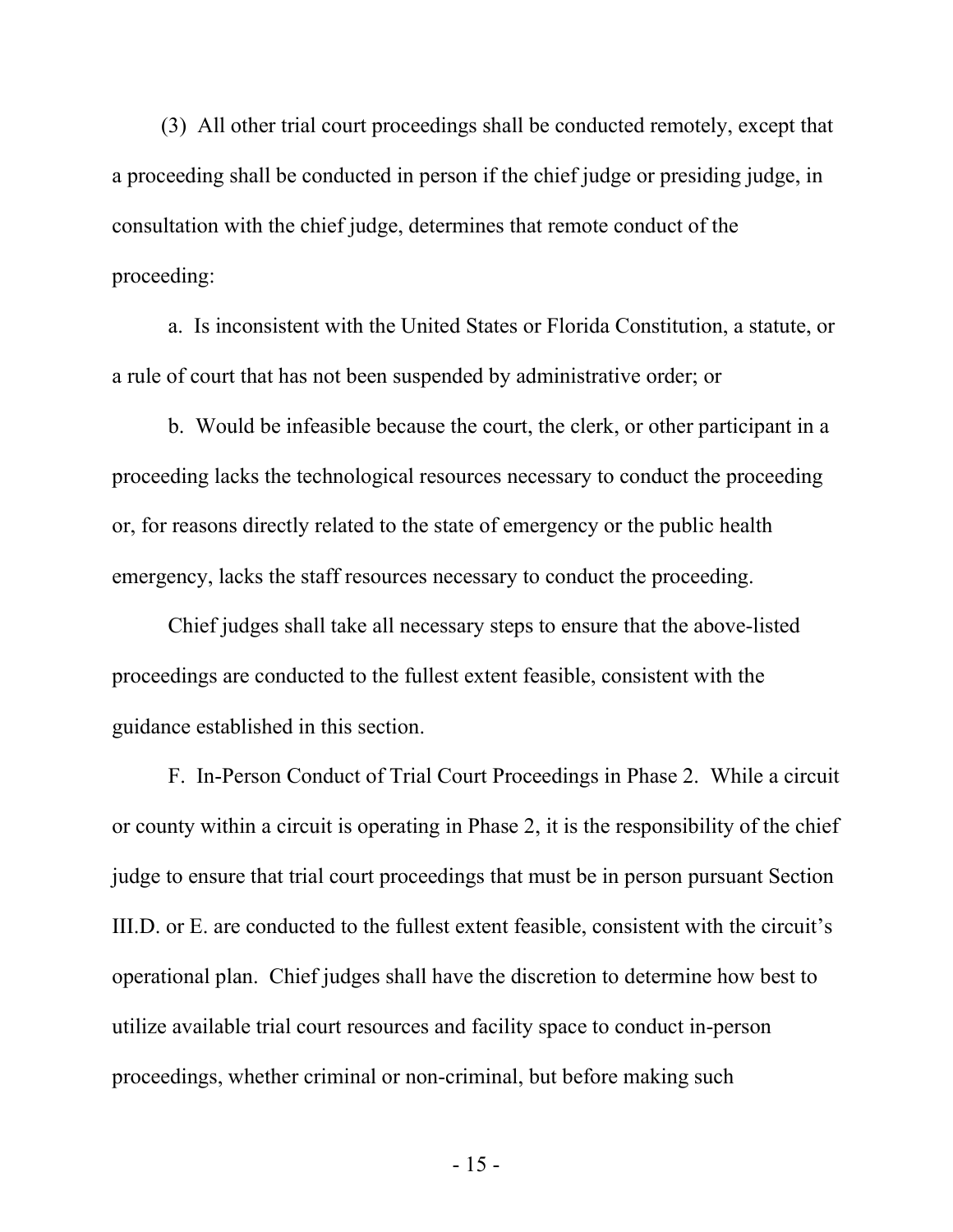determination should consider the following priorities listed from highest to lowest:

- (1) Essential and critical trial court proceedings.
- (2) Circuit and county criminal trials with an in-custody defendant.
- (3) Circuit trials for juveniles being tried as an adult.
- (4) Juvenile delinquency trials.
- (5) Circuit and county criminal trials with an out-of-custody defendant.
- (6) Termination of parental rights trials.
- (7) Circuit civil jury trials.
- (8) County civil jury trials.
- (9) All other trial court proceedings.

G. Case Management and Resolution. To maximize the resolution of cases, chief judges:

(1) Shall issue an administrative order applicable to each county within the judicial circuit, except as provided in Section III.G.(1)b., that takes effect on April 30, 2021, and that requires the presiding judge for each civil case<sup>[13](#page-15-0)</sup> to actively manage civil cases in the manner specified below.

<span id="page-15-0"></span><sup>13.</sup> As used in Section III.G.(1), the term "civil case" means actions to which the Florida Rules of Civil Procedure apply, as identified in Florida Rule of Civil Procedure 1.010, and actions in which the court has ordered that the action proceed under one or more of the Florida Rules of Civil Procedure pursuant to Florida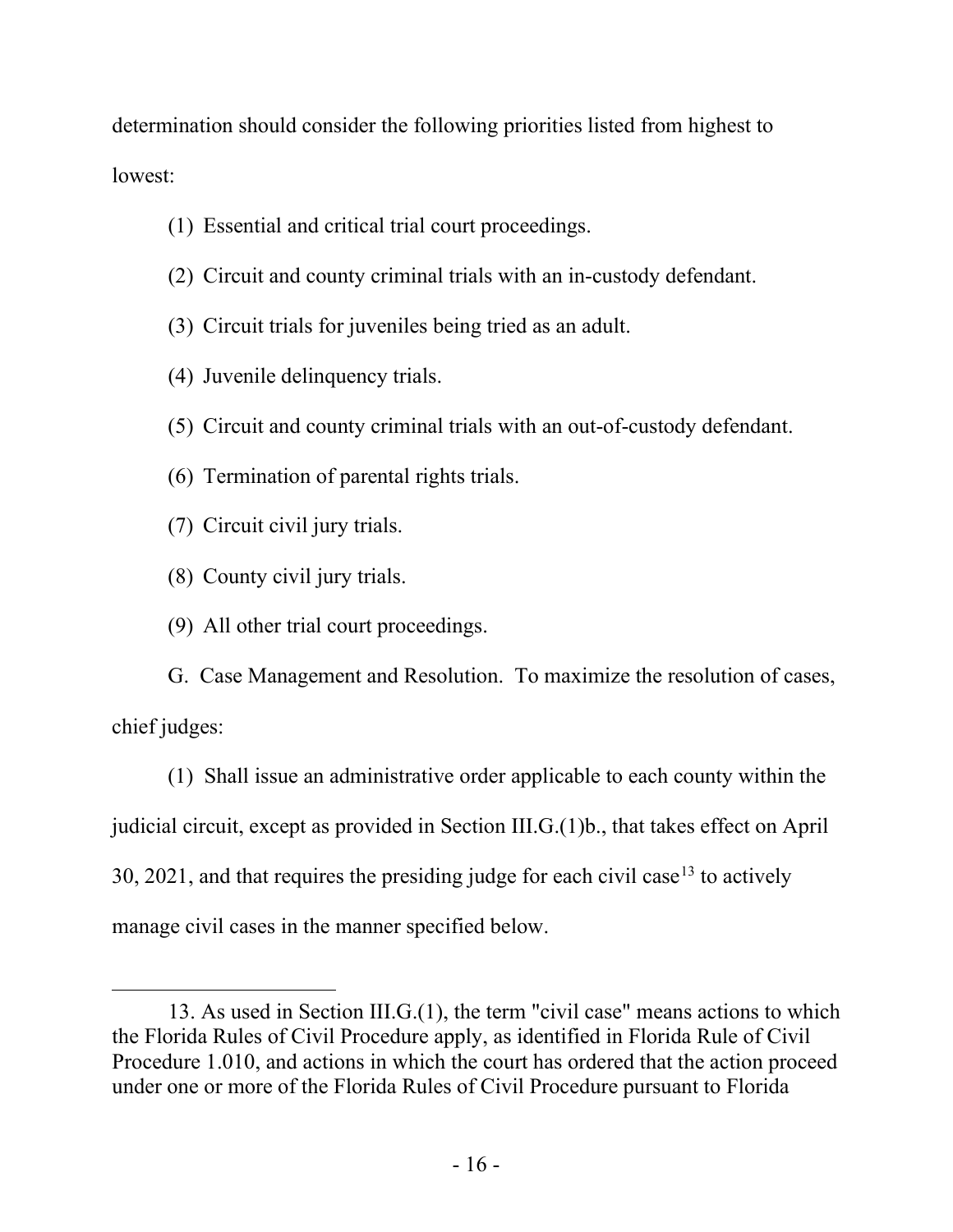- a. The administrative order shall:
	- i. Require review of each civil case to determine whether it is complex, streamlined, or general.
		- 1. Complex civil cases are actions that have been or may be designated by court order as complex under Florida Rule of Civil Procedure 1.201. Upon such designation, the action shall proceed as provided in the rule.
		- 2. Streamlined civil cases shall be identified based on criteria determined by the chief judge and specified in the administrative order. Criteria that the chief judge may wish to consider for the identification of streamlined cases include whether the case involves: few parties; non-complex issues related to liability and damages; few anticipated pretrial motions; limited need for

Small Claims Rule 7.020(c), but does not include actions subject to section 51.011, Florida Statutes. *See* Florida Rule of Civil Procedure 1.010 (stating that the Florida Rules of Civil Procedure "apply to all actions of a civil nature and all special statutory proceedings in the circuit courts and county courts except those to which the Florida Probate Rules, the Florida Family Law Rules of Procedure, or the Small Claims Rules apply."); Florida Small Claims Rule 7.020(c) (stating that "In any particular action, the court may order that action to proceed under 1 or more additional Florida Rules of Civil Procedure on application of any party or the stipulation of all parties or on the court's own motion."); and section 51.011, Florida Statutes (providing a summary procedure for the resolution of certain actions when specified by statute or rule).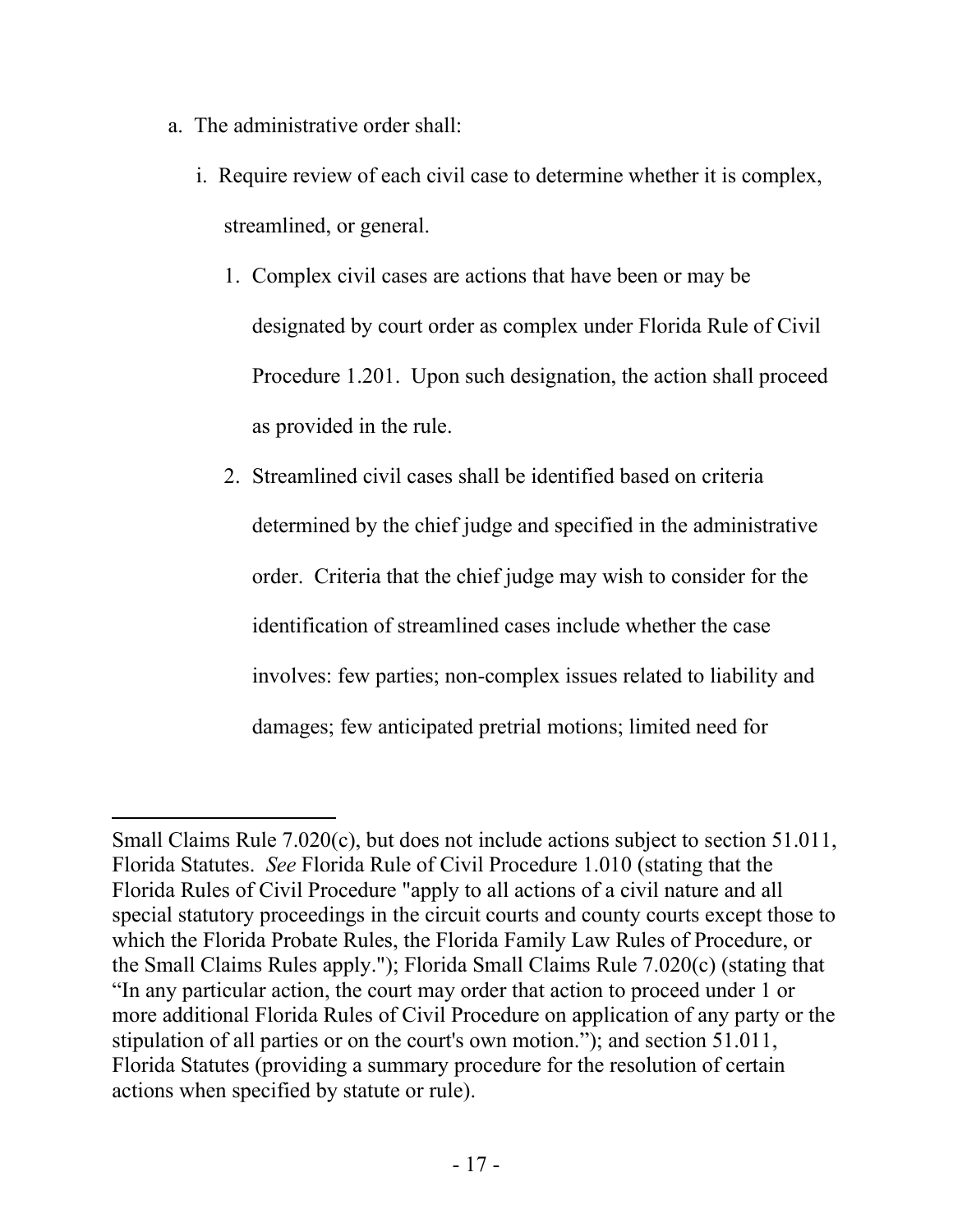discovery; few witnesses; minimal documentary evidence; and an anticipated trial length of less than two days.

- 3. General civil cases are all other civil cases.
- ii. Require the presiding judge to issue a case management order for each streamlined and general civil case that at a minimum specifies the deadlines for service of complaints, service under extensions, and adding new parties and the deadlines by which: fact and expert discovery shall be completed; all objections to pleadings and pretrial motions shall be resolved; and mediation shall have occurred. The case management order shall also specify the projected date of trial; indicate that the deadlines established in the order will be strictly enforced by the court; indicate that a firm trial date will be ordered by the presiding judge when the case is at issue pursuant to Florida Rule of Civil Procedure 1.440; and address any other matters required by the chief judge. If the streamlined or general civil case:
	- 1. Is filed on or after April 30, 2021, the case management order shall be issued within 30 days of service of the complaint on the last of all named defendants.
	- 2. Was filed before April 30, 2021, the case management order shall be issued within 30 days of service of the complaint on the last of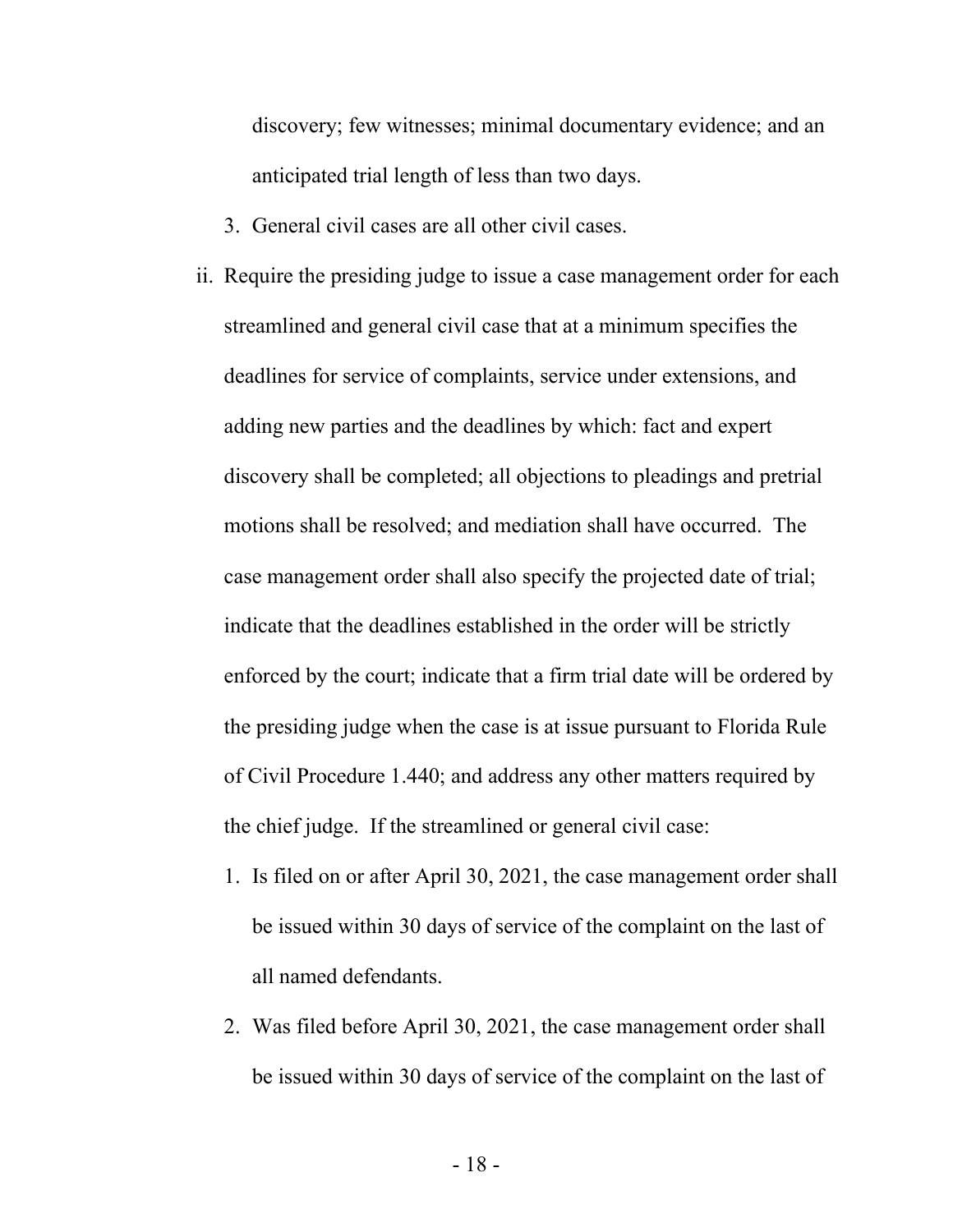all named defendants or by May 28, 2021, whichever date is later. The case management order shall address each deadline identified under Section III.G.(1)a.ii. and the projected date for trial if such event has not yet occurred in the case or has not yet been specified by other court order.

iii. Establish maximum periods within which the deadlines required by Section III.G.(1)a.ii. and the projected date of trial shall be set in the case management order. The maximum periods shall be differentiated based on the whether the civil case is streamlined or general and shall be consistent with the time standards specified in Florida Rule of General Practice and Judicial Administration 2.250(a)(1)(B) for the completion of civil cases.

b. If a judicial circuit or county within the judicial circuit is implementing a written civil case management protocol as of the effective date of this order that requires the entry of a case management order for each civil case that addresses each deadline identified under Section III.G.(1)a.ii. and the projected date for trial, the chief judge may continue to use the protocol in the judicial circuit or county instead of issuing the administrative order required by this section.

c. Each administrative order issued by the chief judge pursuant to this section and written civil case management protocol described in Section III.G.(1)b.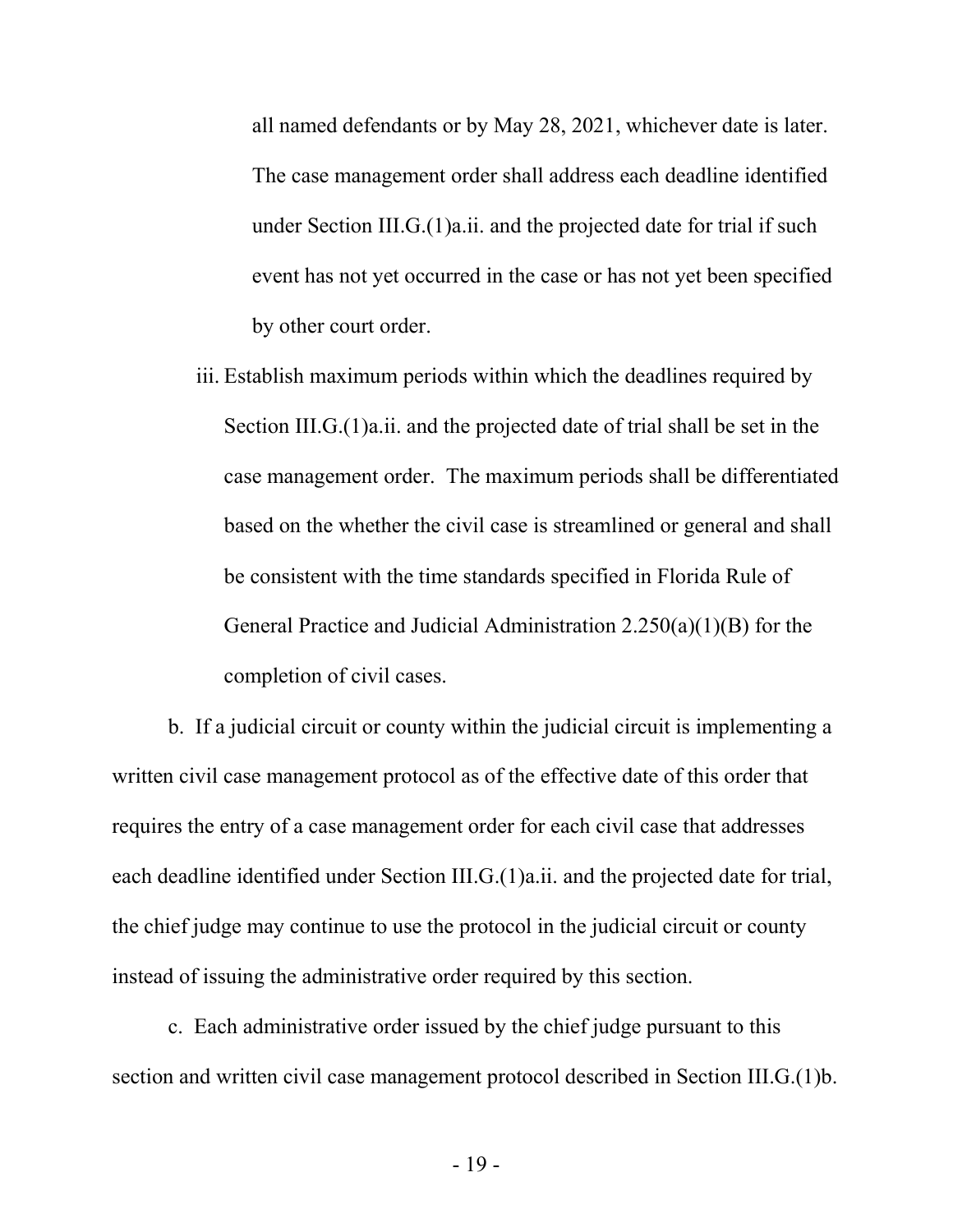shall be submitted to the chair of the Workgroup on the Improved Resolution of Civil Cases, as established by *In Re: Workgroup on Improved Resolution of Civil Cases*, Fla. Admin. Order No. AOSC19-73 (Oct. 31, 2019), by May 7, 2021. If subsequently amended, the administrative order or protocol shall be submitted to the chair of the workgroup within seven days after the amendment is issued.

(2) Shall direct all judges within their circuits to strictly comply with Florida Rule of General Practice and Judicial Administration 2.545(a), (b), and (e), which respectively require judges to conclude litigation as soon as it is reasonably and justly possible to do so, to take charge of all cases at an early stage and to control the progress of the case thereafter until it is determined, and to apply a firm continuance policy allowing continuances only for good cause shown.

(3) Are encouraged, where consistent with public health and safety and the circuit's operational plan, to:

a. Use non-traditional facilities or underutilized courthouse space to increase the court's capacity for in-person proceedings;

b. Reassign judges and court staff to proceedings having the highest priority;

c. Implement scheduling practices that promote the conduct of as many jury trials as feasible; and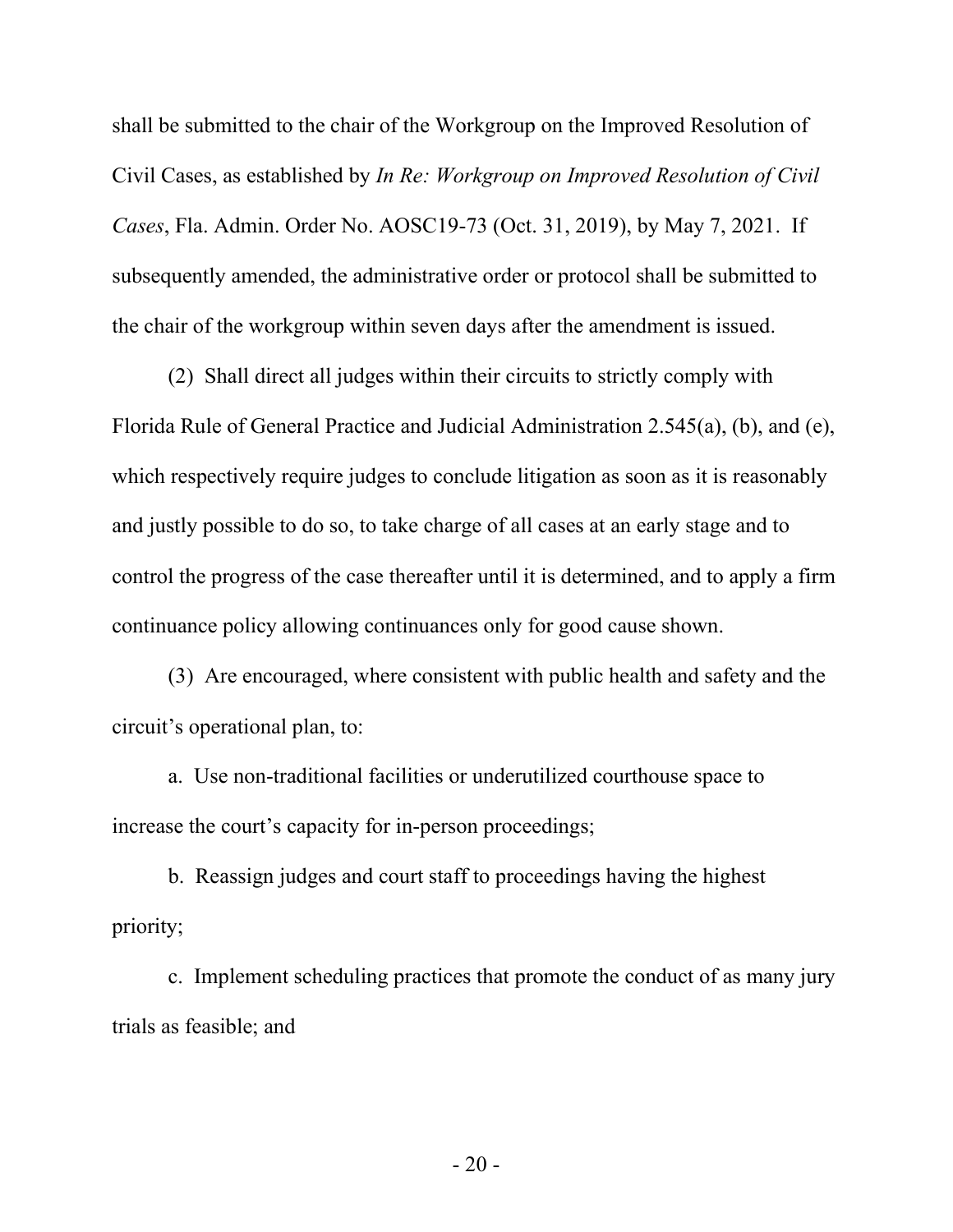d. Communicate to the local Bar that lawyers must strictly comply with Florida Rule of General Practice and Judicial Administration 2.545(a), which requires lawyers to conclude litigation as soon as it is reasonably and justly possible to do so, and that the pandemic alone is not a basis for a lawyer's failure to prepare a case for trial or otherwise actively manage a case.

H. In-person Conduct of Trial Court Proceedings in Phase 3.<sup>14</sup> All trial court proceedings may be conducted in person if the circuit or a county within the circuit is operating in Phase 3 pursuant to Fla. Admin. Order No. AOSC20-32, as amended, and the proceeding is conducted in a manner that is consistent with the circuit's operational plan.

## IV. SUSPENSION OF TIME PERIODS IN CERTAIN RULES OF CRIMINAL PROCEDURE

# A. Speedy Trial.<sup>[15](#page-20-1)</sup>

(1) All time periods involving the speedy trial procedure in criminal and juvenile court proceedings shall remain suspended until 90 days after the Chief Justice has approved the certification of a chief judge of a judicial circuit that the circuit or a county within the circuit has transitioned to Phase 3 pursuant to Fla. Admin. Order No. AOSC20-32, as amended.

<span id="page-20-0"></span><sup>14.</sup> This measure initially went into effect on March 17, 2020. (AOSC20- 15).

<span id="page-20-1"></span><sup>15.</sup> This measure initially went into effect at the close of business on March 13, 2020. (AOSC20-13 and AOSC20-17).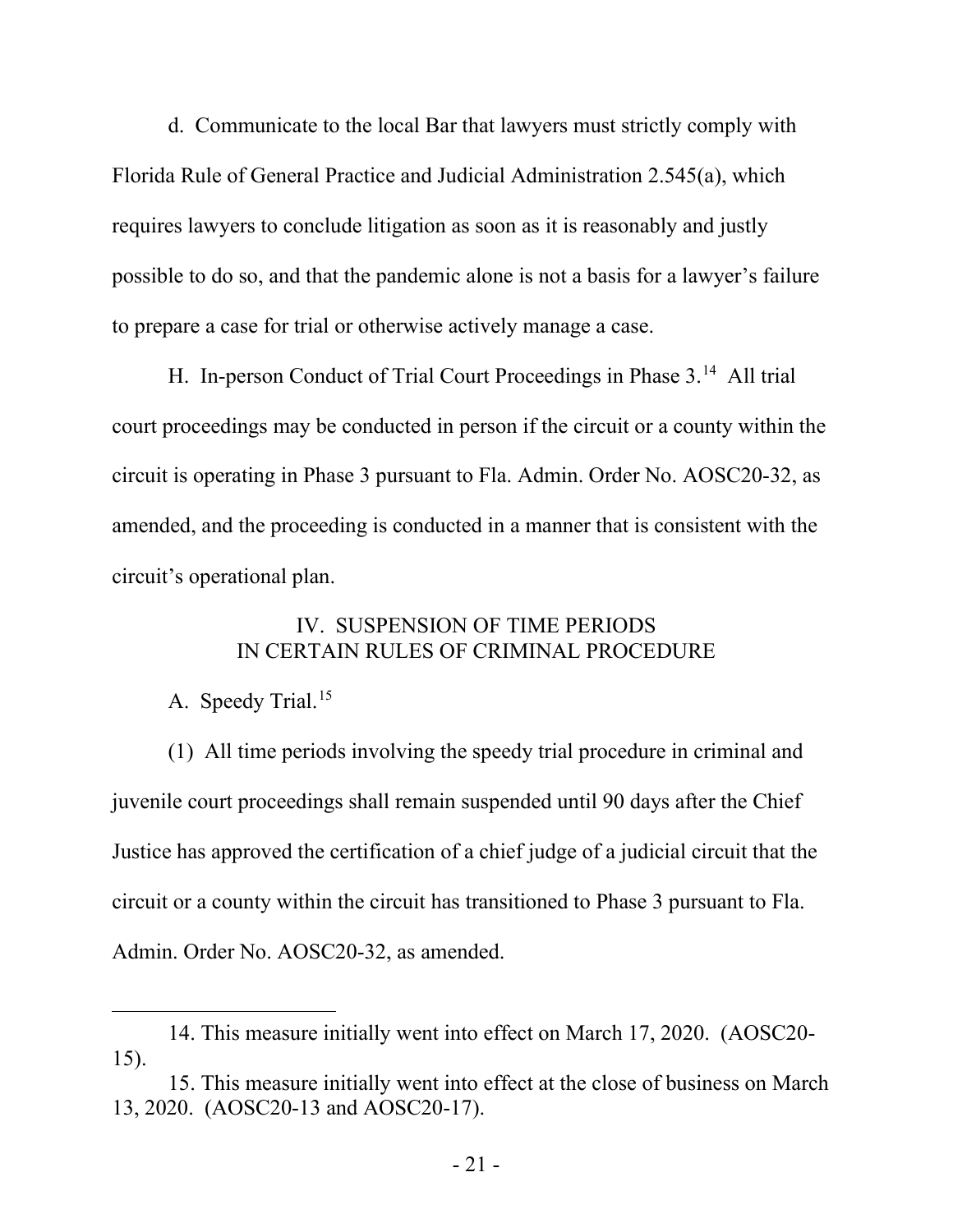(2) When the suspension ends and the time periods resume in a circuit or county within a circuit:

a. Any time that accrued under the procedure for a person before the suspension began on March 13, 2020, shall be subtracted from the time periods provided by the procedure. *See, e.g.*, *Sullivan v. State*, 913 So. 2d 762 (Fla. 5th DCA 2005), and *State v. Hernandez*, 617 So. 2d 1103 (Fla. 3rd DCA 1993).

b. Each of the 10-day time periods in Fla. R. Crim. P.  $3.191(p)(3)$  and Fla. R. Juv. P. 8.090(m)(3) shall be increased to 30 days until such time as the circuit or county within a circuit has transitioned to Phase 4.

B. Persons Arrested for First Degree Murder.<sup>16</sup> With regard to persons arrested for first degree murder, all time periods under Florida Rules of Criminal Procedure 3.133(b) and 3.134 shall:

(1) Remain suspended until such time as grand jury proceedings are resumed pursuant to Section III.A. When the suspension ends and the time periods resume, any time that accrued under the rules for a person before the suspension began on March 13, 2020, shall be subtracted from the time periods provided by the rules.

<span id="page-21-0"></span><sup>16.</sup> This measure initially went into effect at the close of business on March 13, 2020. (AOSC20-17).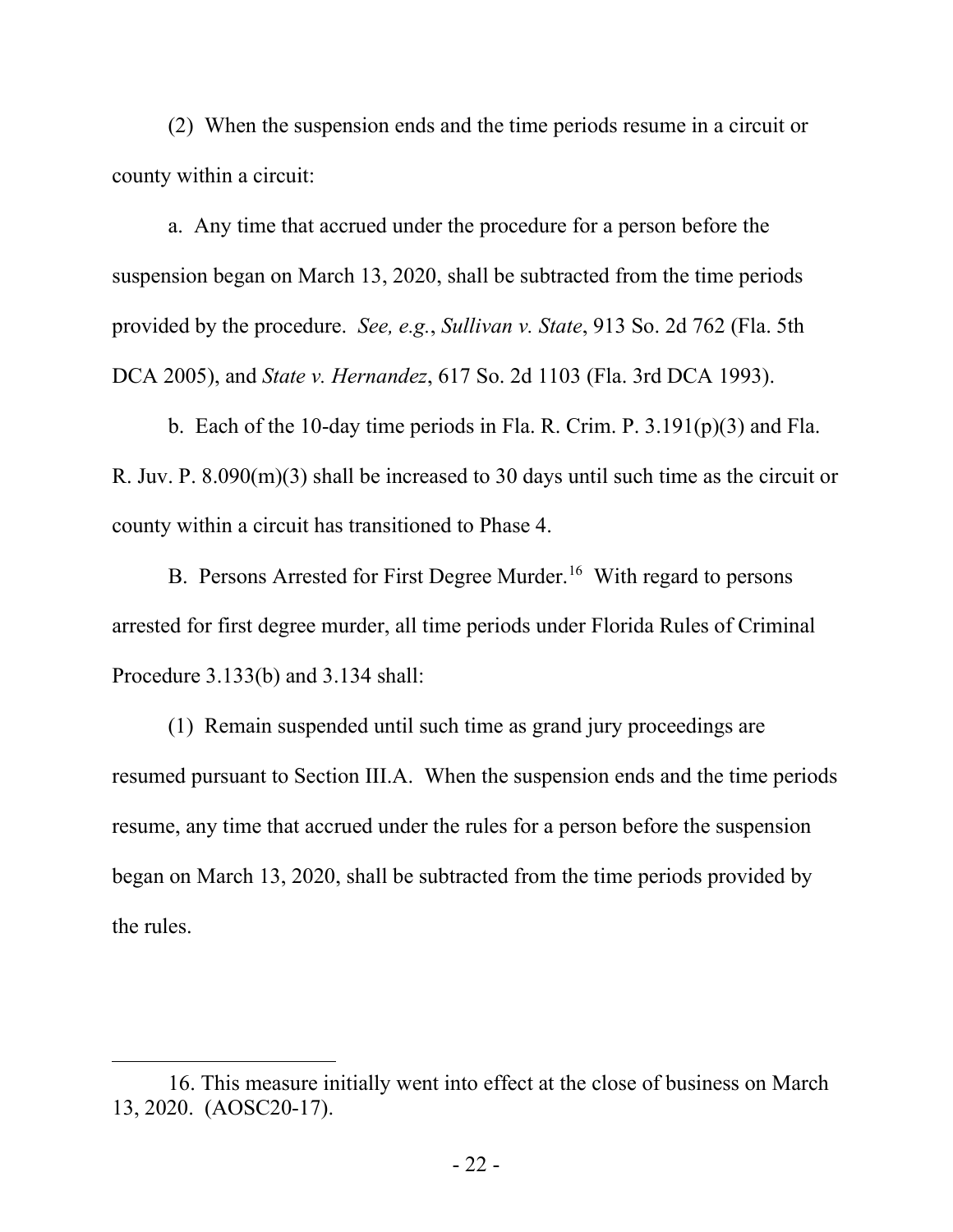(2) Be suspended during any period of time in which grand jury proceedings are suspended under Section III.A.(1)b. or IX.B. When the suspension ends and the time periods resume, any time that accrued under the rules for a person before the suspension began on March 13, 2020, shall be subtracted from the time periods provided by the rules.

C. Incompetence to Proceed[.17](#page-22-0) Where exigencies make it impossible to meet the 20-day time period in Florida Rule of Criminal Procedure 3.210(b), chief judges of the circuit courts remain authorized to direct judges to hold competency hearings as soon as feasible after the date of filing a motion to determine competency. Chief judges also remain authorized to allow experts and attorneys to conduct and attend competency evaluations by remote means, if feasible.

## V. DEFENDANTS ARRESTED ON WARRANT OR CAPIAS FROM ANOTHER FLORIDA JURISDICTION<sup>[18](#page-22-1)</sup>

To mitigate the health risks associated with the incarceration and transportation of defendants during the pandemic, when a defendant is arrested on a warrant or capias from another Florida jurisdiction, chief judges of the circuit courts remain encouraged to facilitate communication between the circuit or county where the case originated ("home court") and the circuit or county where

<span id="page-22-1"></span><span id="page-22-0"></span><sup>17.</sup> This measure initially went into effect on March 24, 2020. (AOSC20- 17).

<sup>18.</sup> These measures initially took effect on March 24, 2020. (AOSC20-17).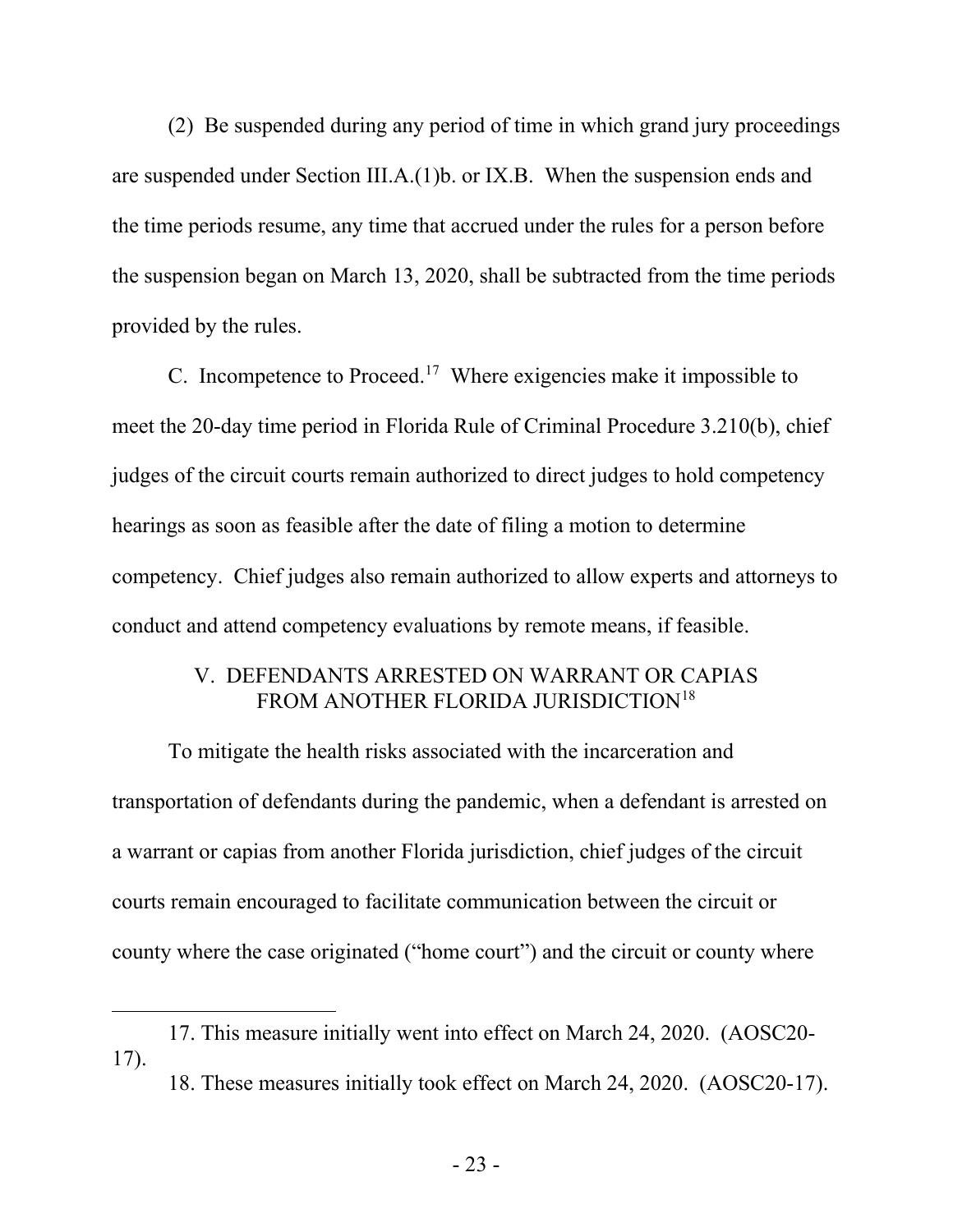the defendant is incarcerated ("holding court"), for the handling of matters on a temporary basis, as follows:

A. Pretrial Release and First Appearance Hearings. Chief judges remain authorized to direct judges conducting pretrial release and first appearance hearings to address detention and monetary bond or other conditions of pretrial release in the county of arrest, regardless of whether the case is transferred, rather than requiring transport of the defendant to the county where any warrant or capias originated.

For capiases and violation of probation warrants, before setting monetary bond or other conditions of pretrial release, the first appearance judge, in order to make a proper decision regarding monetary bond or other conditions of pretrial release, must rely on relevant information from the following individuals in the county that issued the capias or warrant: the issuing judge, defense counsel if any, and the state attorney.

Action taken by the holding court at first appearance and any pretrial release hearing should be promptly reported to the home court and reflected in the record of the case.

Any provision of Florida Rule of Criminal Procedure 3.131 inconsistent with these measures remains suspended.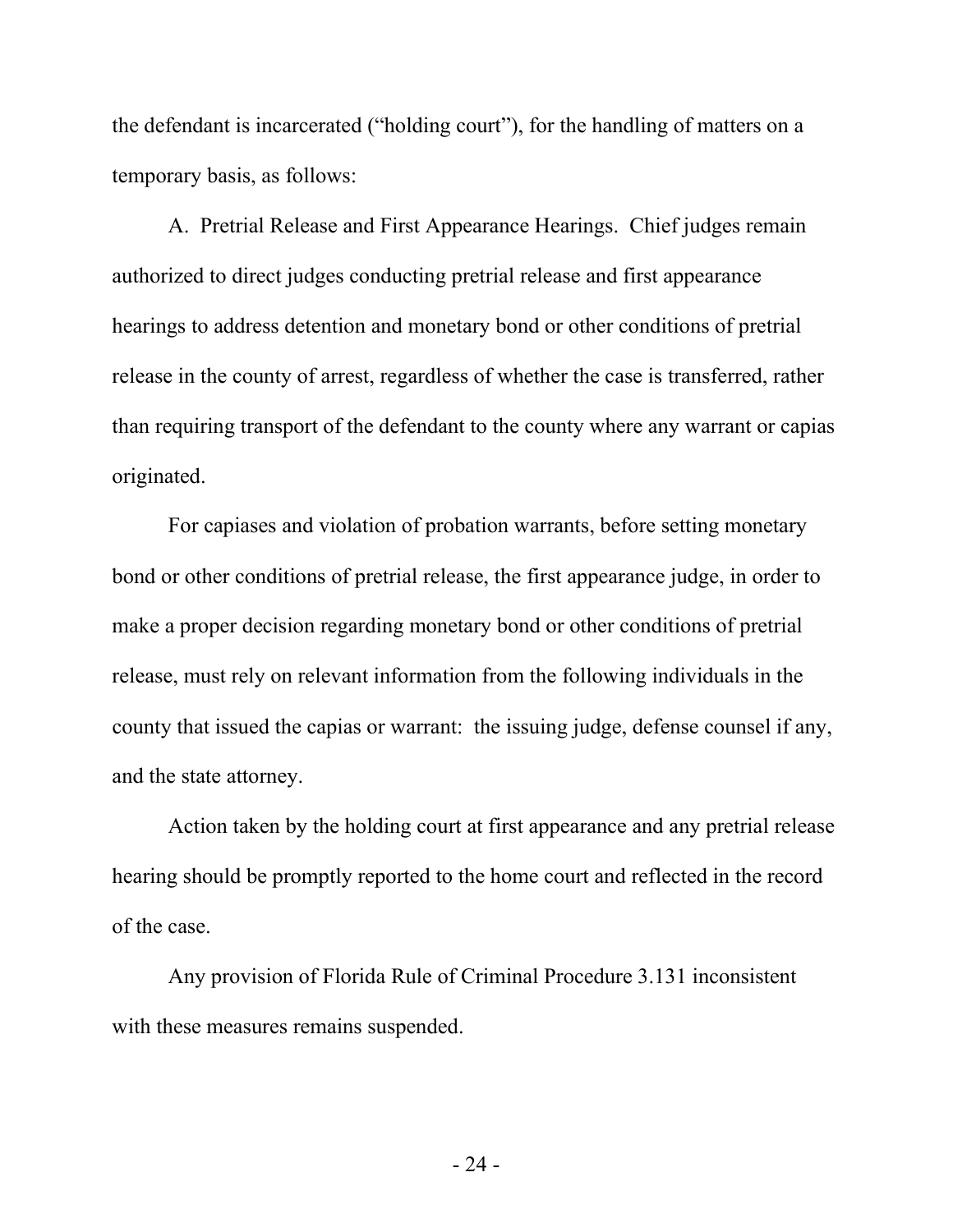B. Pleas. Judges remain encouraged to coordinate with prosecutors, attorneys, defendants, and victims in order to utilize section 910.035, Florida Statutes, which allows for pleas of guilty or nolo contendere for persons arrested in counties outside of the county of prosecution, upon the consent of the defendant and the state attorney in the county where the crime was committed.

C. Rights of Parties. In cases that are not handled by a plea or pretrial release such that the defendant will continue to be detained in the jurisdiction of the holding court for an indefinite period of time, chief judges are directed to ensure that the due process rights of the defendant are protected by facilitating the temporary transfer of the case to the holding court, if necessary; by having a judge from the holding court designated by the Chief Justice, or designated by the chief judge if the home and holding court are within the same circuit, as a judge of the home court to handle emergency or other necessary matters in the case; or by other appropriate means.

D. Victims. The constitutional rights of crime victims must also be considered in all cases by the presiding judge.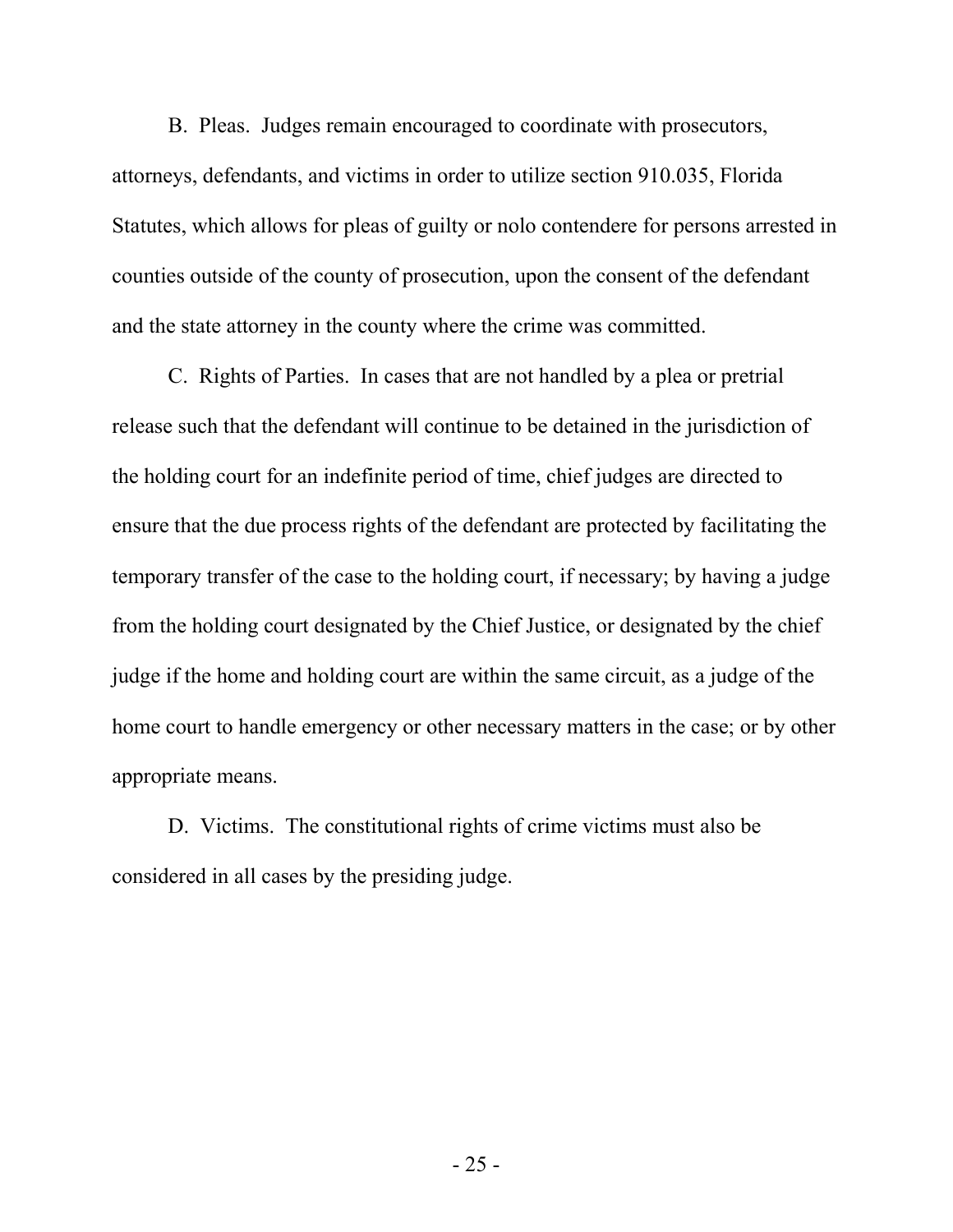# VI. SPEEDY TRIAL PROCEDURE IN NONCRIMINAL TRAFFIC INFRACTION COURT PROCEEDINGS<sup>[19](#page-25-0)</sup>

The time period involving the speedy trial procedure in noncriminal traffic infraction court proceedings shall remain suspended. When the suspension ends and the time period resumes, any time that accrued under the procedure for a person before the suspension began on March 13, 2020, shall be subtracted from the time period provided by the procedure.

## VII. FAMILY LAW FORMS<sup>[20](#page-25-1)</sup>

Except as indicated below, the requirement that Florida Family Law Forms be notarized or signed in the presence of a deputy clerk remains suspended, if the filer includes the following statement before the filer's signature:

Under penalties of perjury, I declare that I have read this document and the facts stated in it are true.

This exception does not apply to Florida Family Law Forms 12.902(f)(1), Marital Settlement Agreement for Dissolution of Marriage with Dependent or Minor Child(ren), 12.902(f)(2), Marital Settlement Agreement for Dissolution of Marriage with Property but No Dependent or Minor Child(ren), 12.902(f)(3), Marital Settlement Agreement for Simplified Dissolution of Marriage, and any

<span id="page-25-0"></span><sup>19.</sup> This measure initially took effect on March 13, 2020. (AOSC20-19).

<span id="page-25-1"></span><sup>20.</sup> This measure initially took effect on March 24, 2020. (AOSC20-17).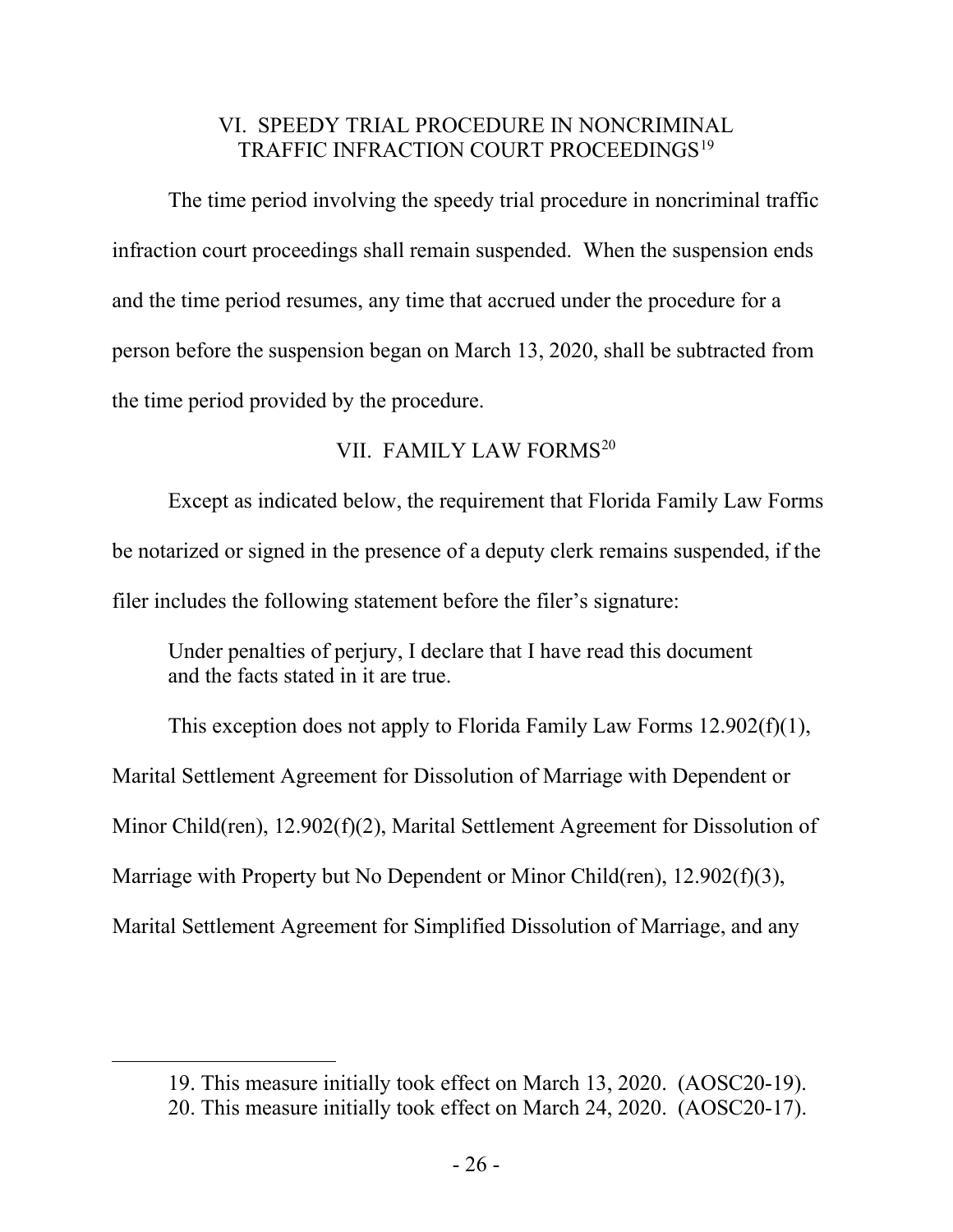other family law form that transfers the ownership of property, which must continue to be notarized or signed in the presence of a deputy clerk prior to filing.

# VIII. VISITATION FOR CHILDREN UNDER THE PROTECTIVE SUPERVISION OF THE FLORIDA DEPARTMENT OF CHILDREN AND FAMILIES (DCF)<sup>[21](#page-26-0)</sup>

Requirements for in-person visitation pursuant to circuit court orders entered under chapter 39, Florida Statutes, remain suspended. This order does not affect in-person visitations when all parties and the caregiver agree that the visitation can take place in a manner that does not pose a health threat.

In lieu of in-person visitation, visitation shall be conducted through electronic means with video communication as the preferred means, although telephonic contact is permitted if video communication is not feasible.

The suspension of in-person visitation applies to parent-child visitation, sibling visitation, and visitation between children and other family members and non-relatives.

If a party seeks to reinstate in-person visitation while the suspension of inperson visitation requirements remains in effect, such reinstatement shall be determined on a case-by-case basis by the circuit court with jurisdiction over that party's case. Reinstatement of in-person visitation may be ordered if the court

<span id="page-26-0"></span><sup>21.</sup> These measures initially took effect on March 27, 2020. (AOSC20-18).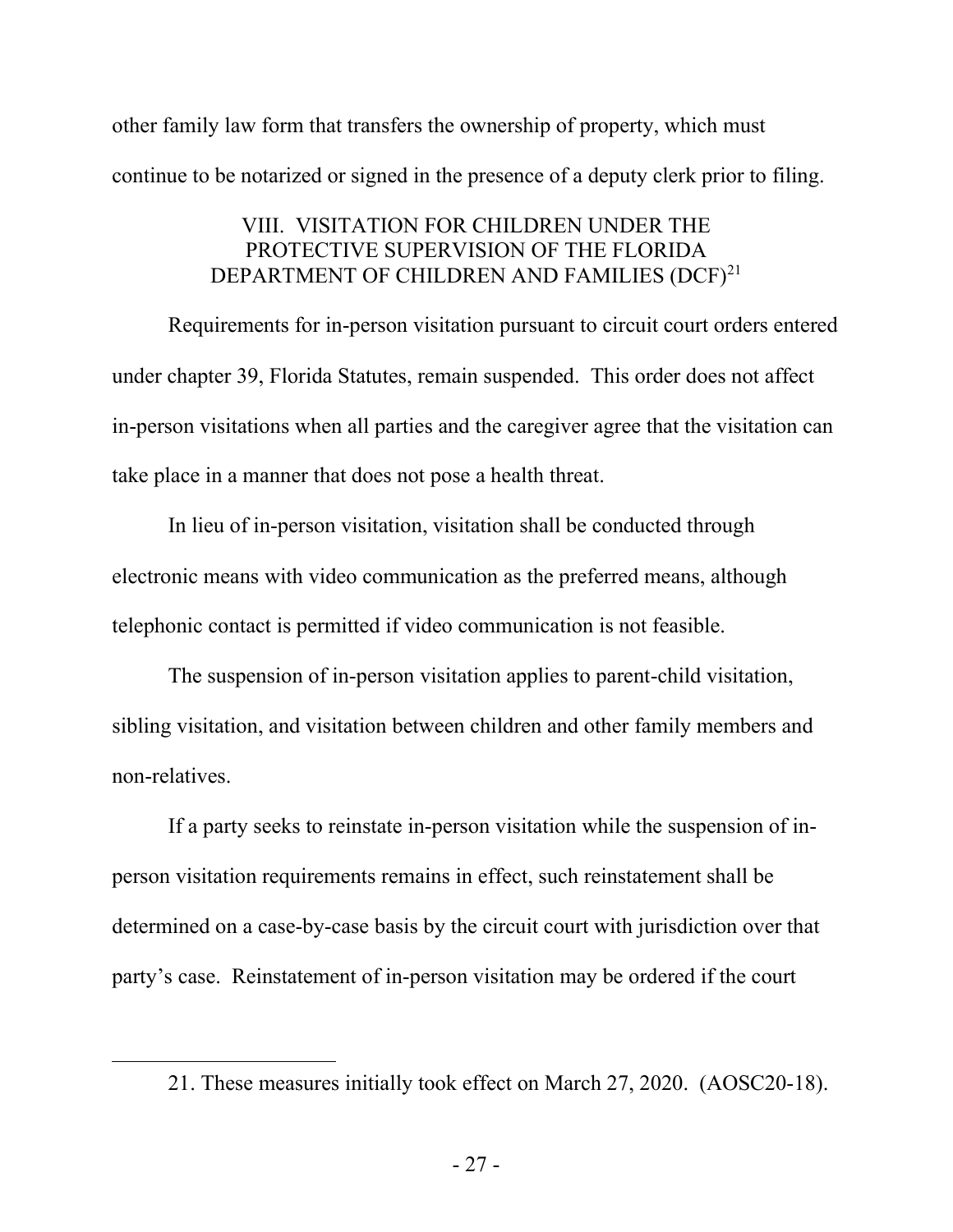determines that it will not jeopardize the health, safety, and well-being of all children and adults (including caregivers) who will be affected by the in-person visitation.

Nothing in these provisions regarding visitation for children under the protective supervision of the DCF overrides existing circuit administrative orders to the extent that those orders are not in conflict with this order. Circuits may enter additional administrative orders addressing visitation and contact pursuant to chapter 39, Florida Statutes, to the extent that they are not in conflict with this order.

#### IX. REVERSION TO A PREVIOUS PHASE

If a circuit or a county within the circuit reverts to a previous phase, as addressed in Fla. Admin. Order No. AOSC20-32, as amended, the following provisions govern.

A. Certain Jury Proceedings and Jury Trials. If a circuit or a county within the circuit reverts to Phase 1, juror selection and proceedings for a non-statewide grand jury and juror selection and trial proceedings for a civil or criminal case that:

(1) Were not commenced before the reversion are suspended until the circuit or county returns to Phase 2, at which time such proceedings may be commenced in person in a manner consistent with the circuit's operational plan.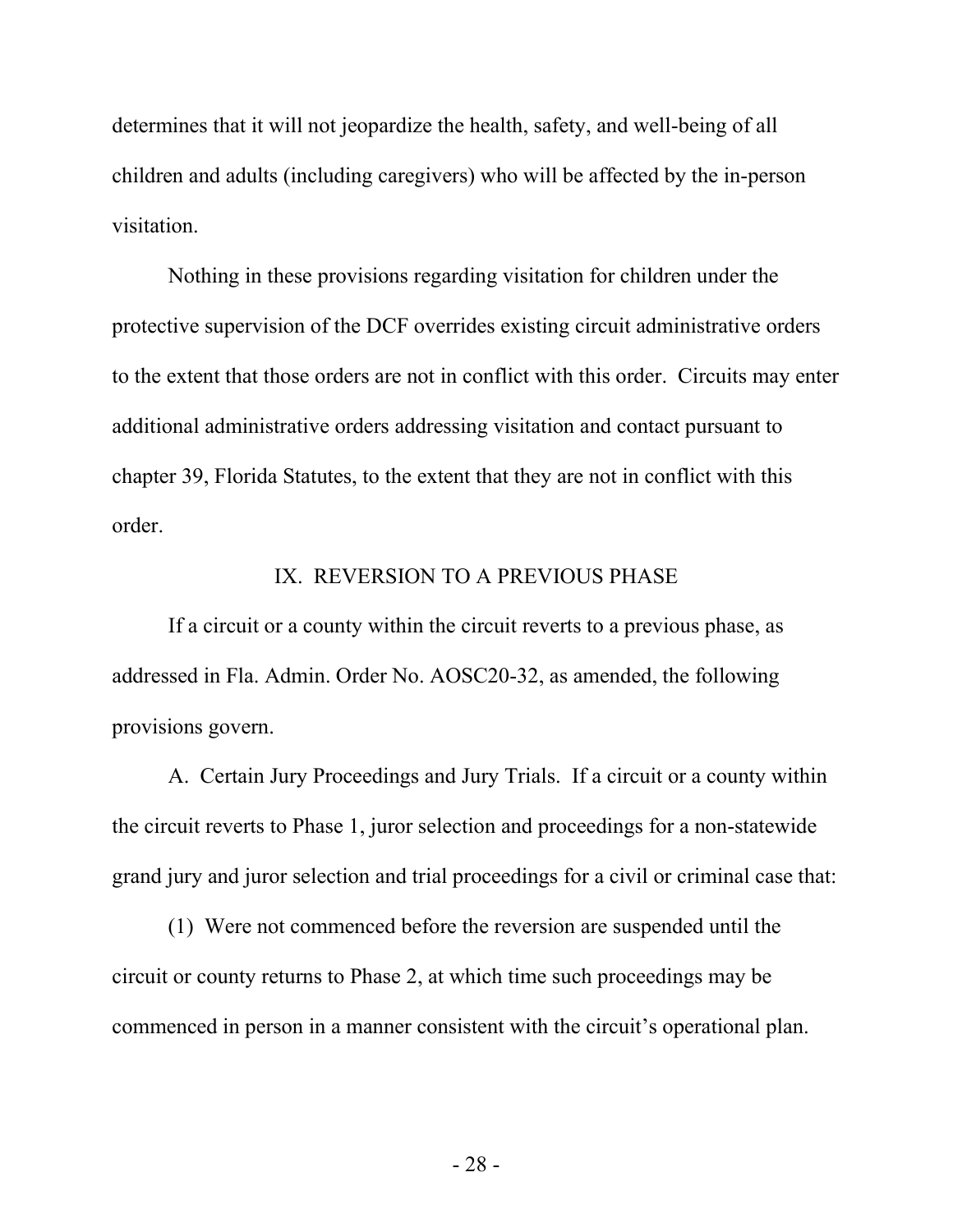(2) Were commenced before the reversion may proceed to completion in person if the chief judge determines that completion of the proceeding without delay is required by the interests of justice and determines, in consultation with the county health department or local health expert, that the in-person proceeding can be conducted in a manner that protects the health and safety of all participants. The requirements of the double jeopardy clause must be considered in criminal proceedings.

B. Suspension of Impaneled Non-statewide Grand Jury. If the chief judge determines that the proceedings of an impaneled non-statewide grand jury cannot continue in Phase 1, the chief judge may issue a local administrative order suspending the proceedings for a specified period of time not to exceed 30 days after the circuit or county within the circuit returns to Phase 2. The provisions of Section III.A.(3) apply with respect to the restoration of time to the term of the impaneled non-statewide grand jury during such suspension.

C. Speedy Trial. If a circuit or a county within the circuit reverts from Phase 3 to Phase 1 or Phase 2, all time periods involving the speedy trial procedure in criminal and juvenile court proceedings are suspended until 90 days after the Chief Justice has approved the recertification of a chief judge of a judicial circuit that the circuit or county within the circuit has returned to Phase 3 pursuant to Fla. Admin.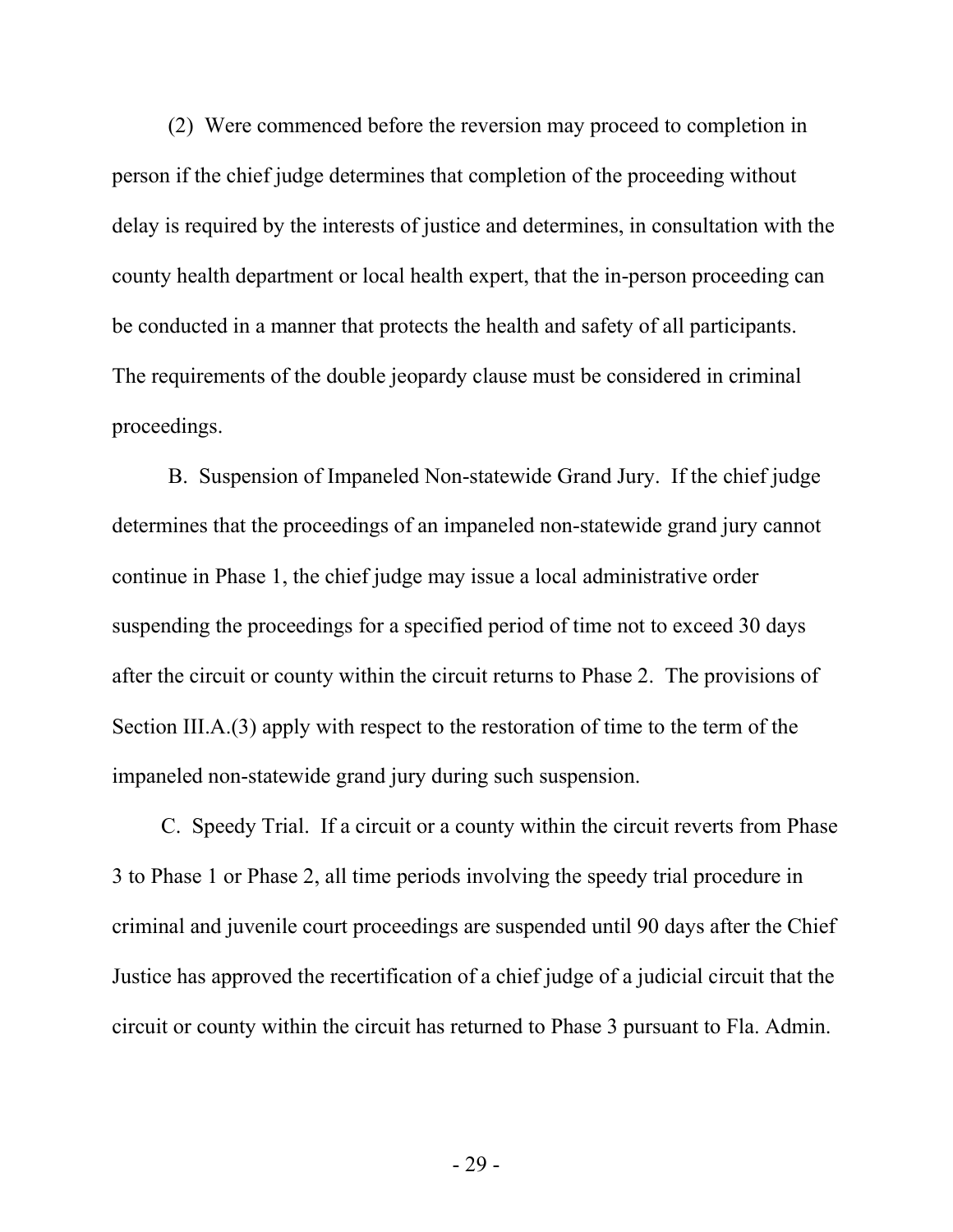Order No. AOSC20-32, as amended. When the suspension ends and the time periods resume:

(1) Any time that accrued under the speedy trial procedure for a person before the initial suspension of the procedure began on March 13, 2020, and while the procedure was in effect during Phase 3 shall be subtracted from the time periods provided by the procedure. *See, e.g.*, *Sullivan v. State*, 913 So. 2d 762 (Fla. 5th DCA 2005), and *State v. Hernandez*, 617 So. 2d 1103 (Fla. 3rd DCA 1993).

(2) Each of the 10-day time periods in Fla. R. Crim. P.  $3.191(p)(3)$  and Fla. R. Juv. P. 8.090(m)(3) shall be increased to 30 days until such time as the circuit or county within a circuit has transitioned to Phase 4.

\* \* \*

Additional orders extending or modifying these measures will be issued as warranted by changing circumstances during the public health emergency.

DONE AND ORDERED at Tallahassee, Florida, on March 26, 2021.

\_\_\_\_\_\_\_\_\_\_\_\_\_\_\_\_\_\_\_\_\_\_\_\_\_\_\_\_\_\_\_\_ **AOSC20-23 A11 03/26/2021** 

Chief Justice Charles T. Canad **AOSC20-23 A11 03/26/2021**

ATTEST: